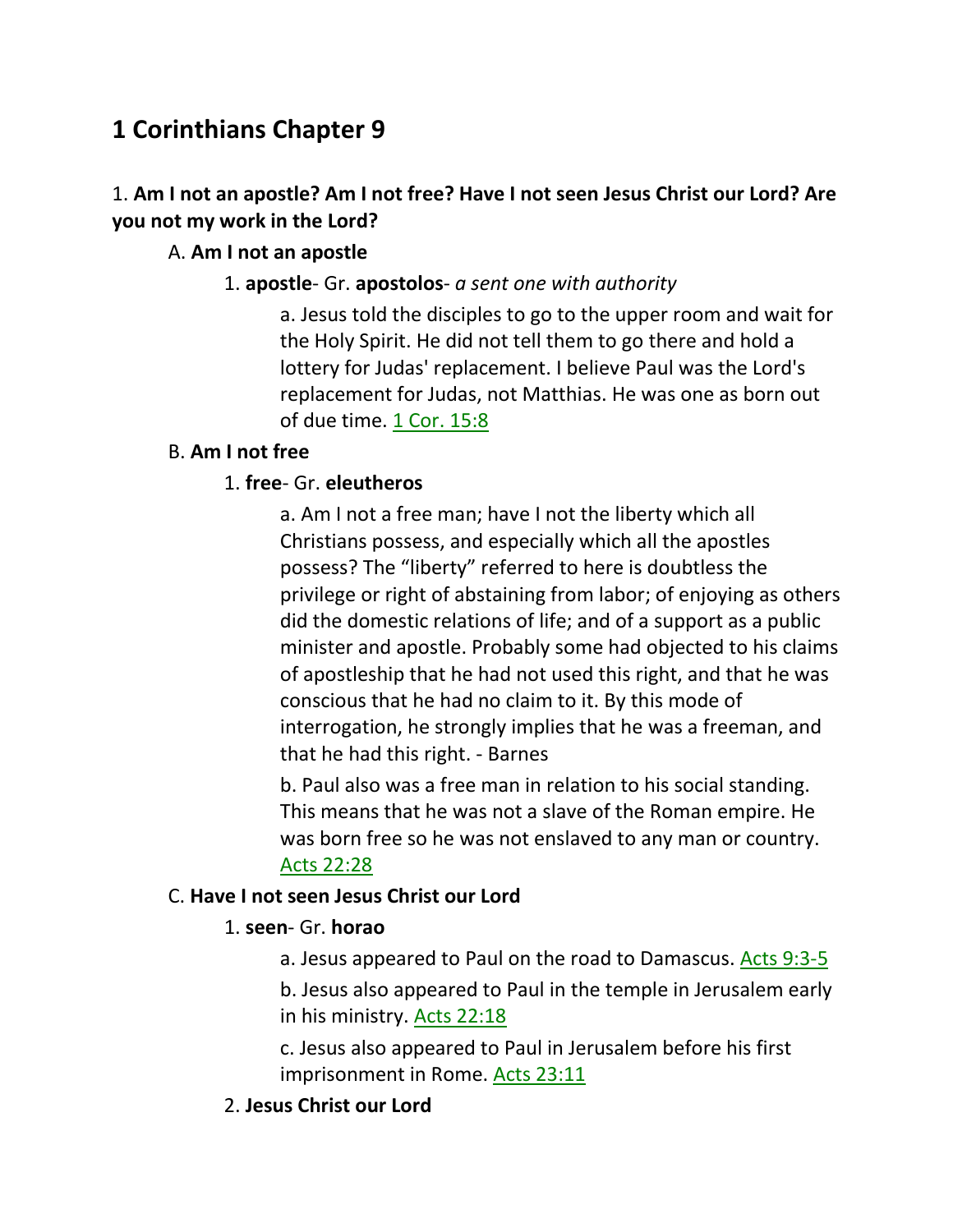a. The term "Lord" is a term of deity.

# D. **Are you not my work in the Lord**

## 1. **work**- Gr. **ergon**

a. The work of the kingdom is people. When people are not the forefront of our work then we are working in vain.

# 2. **If I am not an apostle to others, yet doubtless I am to you. For you are the seal of my apostleship in the Lord.**

## A. **If I am not an apostle to others**,

1. **apostle**- Gr. **apostolos**

a. An apostle goes where Christ has not been preached and starts a new work. 2 Cor. 10:13-15 They will raise up leadership and then do it again in a new place.

## 2. **to others**

a. Ones that Paul did not personally reach with the gospel.

## B. **yet doubtless I am to you**,

1. **to you**

a. Corinthians

## C. **For you are my seal of my apostleship in the Lord**.

1. **seal**- Gr. **sphragis**- *a seal, a distinctive mark, a token, proof*

a. The Corinthians were living proof of Paul's apostleship. 2Co\_3:1-3

## 2. **apostleship**- Gr. **apostole**- *commission*

a. The signs of an apostle accompanied Paul's ministry. A business card or a self-appointed title does not make you something. You will have attesting signs if you are what you say you are. 2Co 12:12

## 3. **My defense to those who examine me is this:**

A. **defense**- Gr. **apologia**- *to give a legal account or plea, a verbal defense or argument*

1. Some in Corinth debated if Paul was an apostle for a number of reasons. Some of them were: He was not one of the twelve apostles of Jesus, he did not utilize his authority to require support while he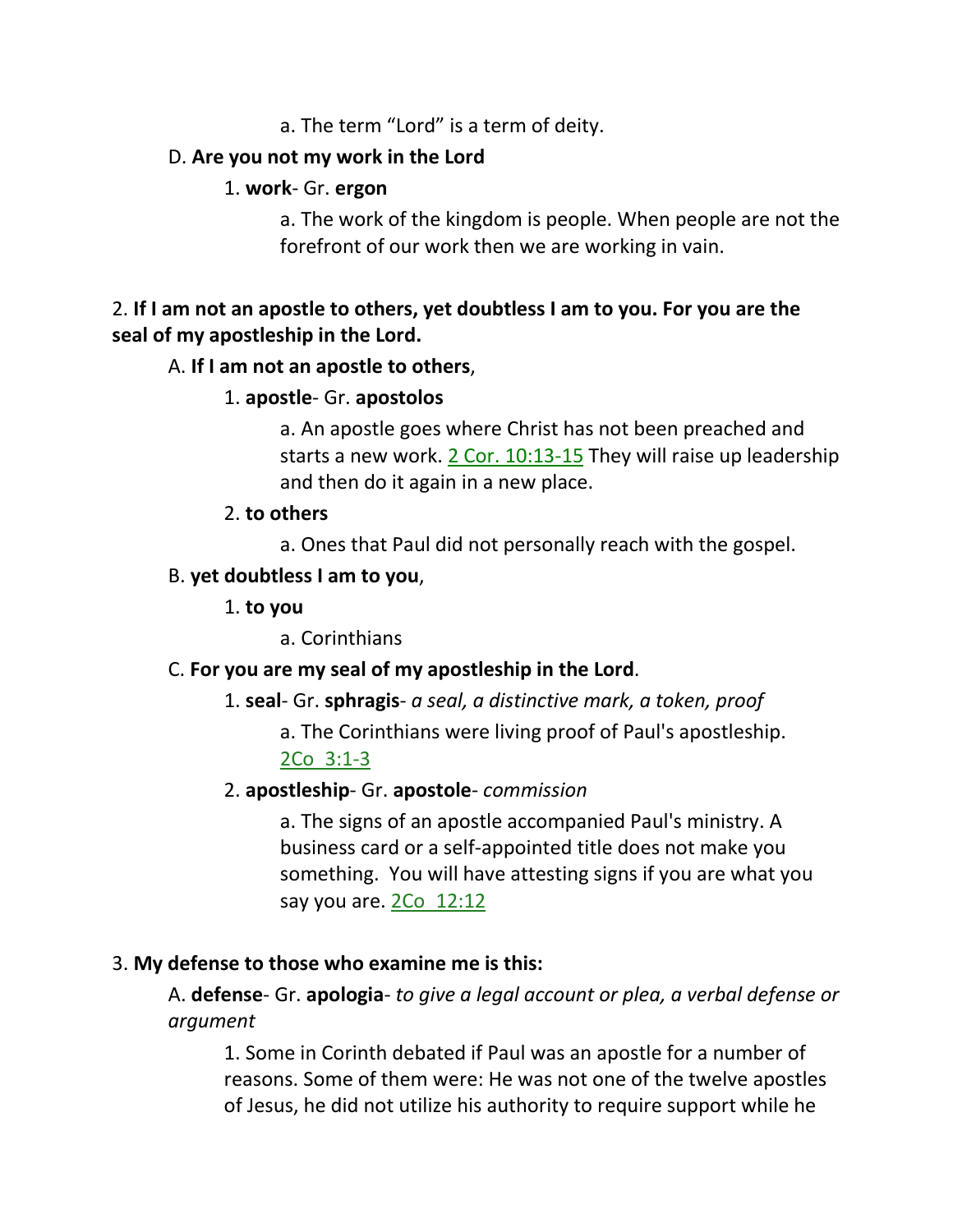was with them, and he was not married.

2. Paul had to lay out his defense a number of times before magistrates and Roman officials. It is sad he had to do it in front of the church as well.

B. **examine**- Gr. **anakrino**- *to investigate, examine, enquire into, scrutinize, sift, question, to interrogate, determine (the excellence or defects of any person or thing)*

1. There will always be those who set themselves up as judge and jury over you. Paul did not owe them a defense of his ministry but as a teaching occasion he does so.

2. In these two letters you have a feeling of Paul's irritation. He was human guys! The words he wrote are scripture but they also convey his human emotions and feelings. God created our emotions and feelings. It is ok to have them and express them, just don't be ruled by them and allow them to lead you into sin.

## 4. **Do we have no right to eat and drink?**

#### A. **right**- Gr. **exousia**

1. As one who had been sent by the Lord Jesus, Paul was entitled to financial remuneration from the believers. However, he had not always insisted on this right. He had often worked with his hands, making tents, in order that he might be able to preach the gospel freely to men and women. No doubt his critics took advantage of this, suggesting that the reason that he did not take support was that he knew he was not a real apostle. - BBC

2. God has ordained that those who preach the gospel should live of the gospel. 1 Cor. 9:14

#### B. **eat**- Gr. **phago**

## C. **drink**- Gr. **pino**

1. A workman is worthy of his wages. Paul labored among the Corinthians and should have been given food, drink, and lodging for his work. It is a shame for this church they did not offer it. Mat 10:10; Luk 10:7

2. This brings out an important lesson about ministry. We should not put expectations on people to do certain things for us. If they don't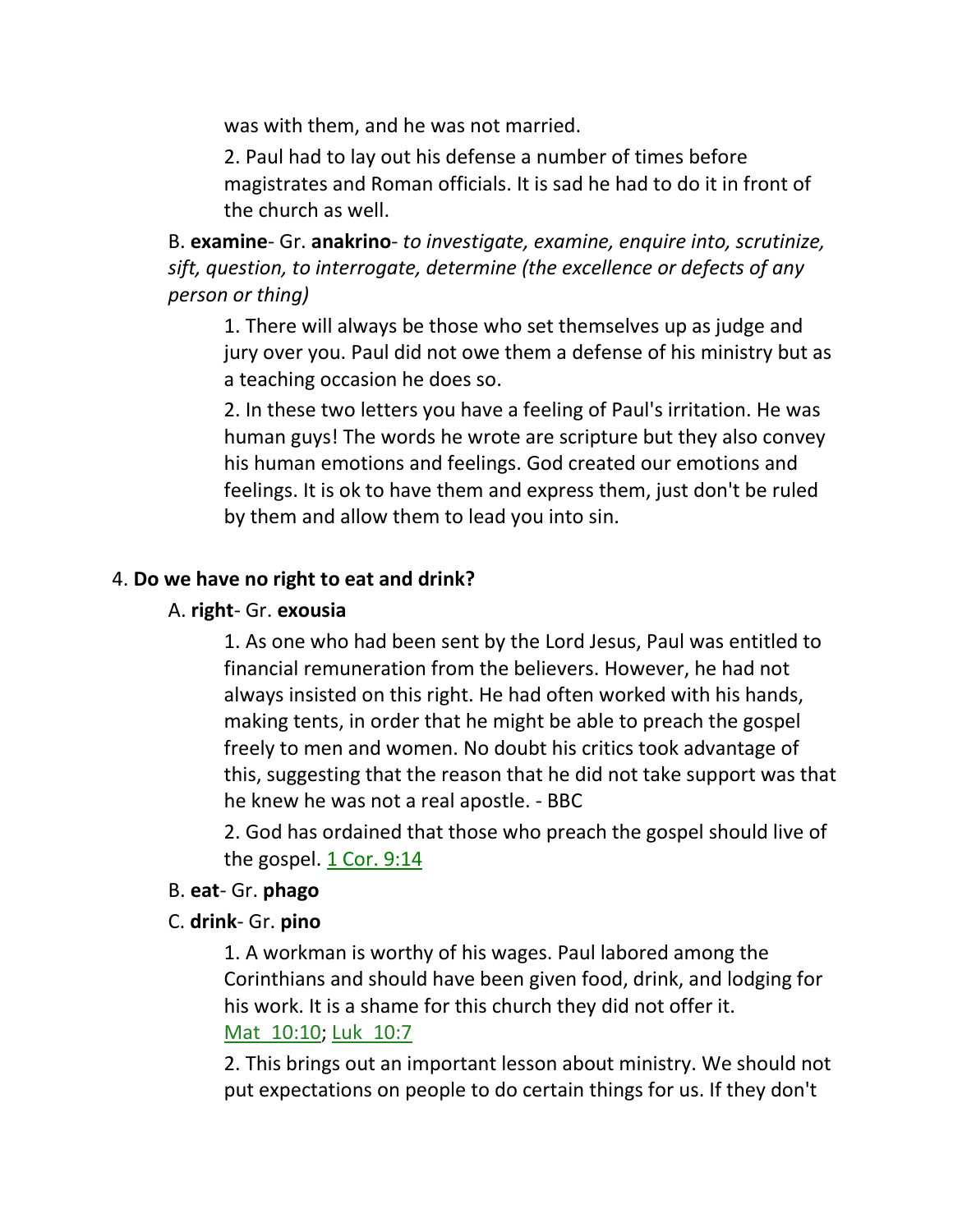we can tend to get bitter about it. We should serve people with no expectations of receiving anything back. All our expectation and trust needs to be on the Lord.

## 5. **Do we have no right to take along a believing wife, as** *do* **also the other apostles, the brothers of the Lord, and Cephas?**

#### A. **Do we have no right to take along a believing wife**,

#### 1. **right**- Gr. **exousia**

a. The objection here seems to have been, that Paul and Barnabas were unmarried, or at least that they traveled without wives. The objectors urged that others had wives, and that they took them with them, and expected provision to be made for them as well as for themselves. They therefore showed that they felt that they had a claim to support for their families, and that they were conscious that they were sent of God. But Paul and Barnabas had no families. And the objectors inferred that they were conscious that they had no claim to the apostleship, and no right to support. To this Paul replies as before, that they had a right to do as others did, but they chose not to do it for other reasons than that they were conscious that they had no such right. - Barnes

#### 2. **take along**- Gr. **periago**- *to lead around*

a. The husband is to be the leader.

b. It is scriptural for a traveling minister to ask his wife attend with him and her expenses be covered as well as the minister. The early church apostles traveled with their wives in the ministry.

## 3. **believing**- Gr. **adelphe**- *a sister*

a. The Greek word for sister here means she is a believer.

b. God only sanctions a Christian to marry another Christian. As a Christian man your spouse ought also to be your sister. Song. 4:9-12; 5:1-2

c. It was normal in the early church that Christian leaders were married. Later on in the Catholic church teaching arose forbidding to marry for the clergy. According to Paul this is a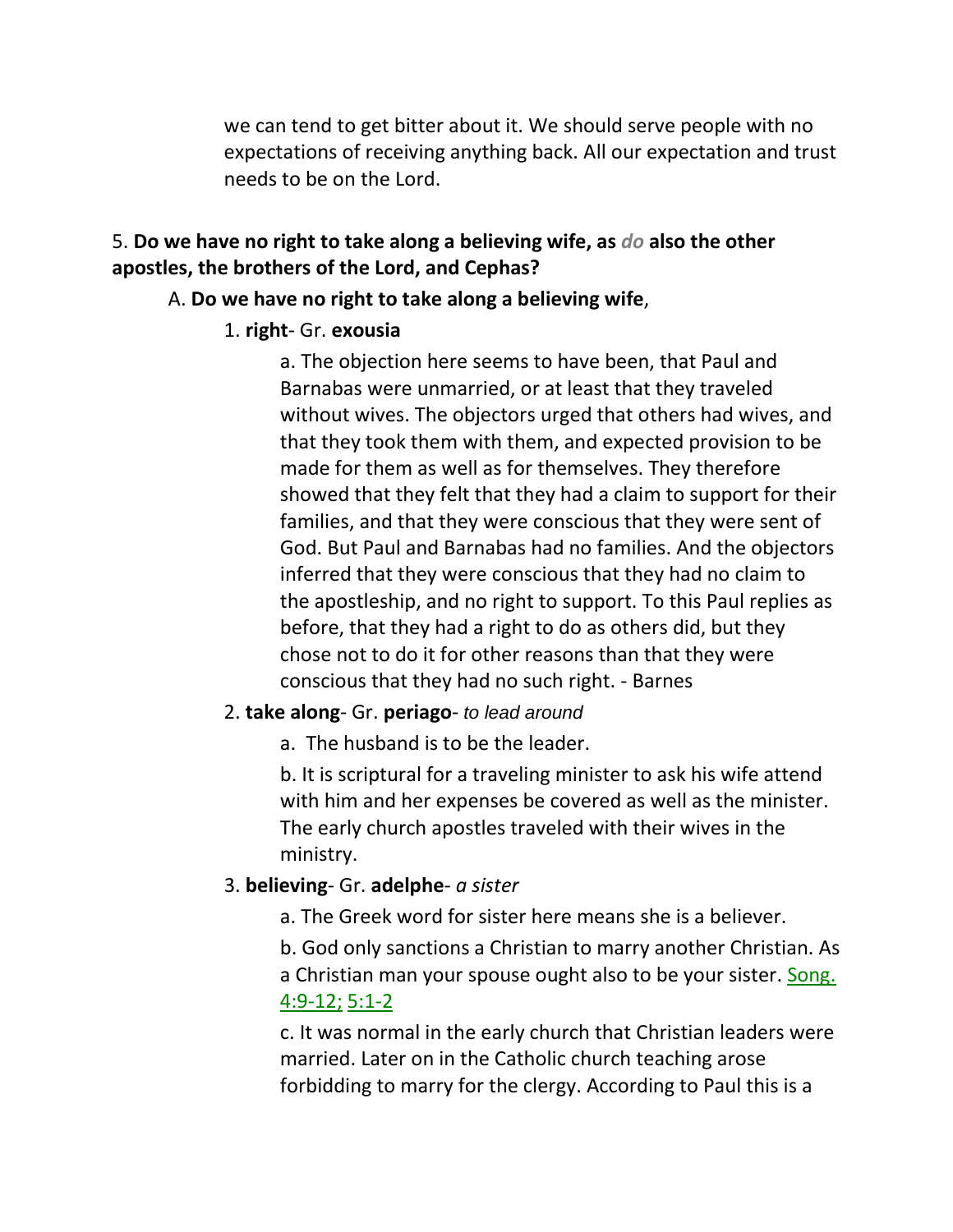doctrine of devils. 1 Tim. 4:1-3

# 4. **wife**- Gr. **gune**

## B. **as do also the other apostles**,

## 1. **other apostles**

a. There were a number of other apostles than just the twelve disciples of Jesus. Barnabas will be mentioned in the next verse as being an apostle.

## C. **the brothers of the Lord**,

# 1. **brothers of the Lord**

a. Jude and James were both apostles and the half-brothers of Jesus. Mary and Joseph were their parents.

## D. **and Cephas**

1. **Cephas**- means *rock or stone*

# 6. **Or** *is it* **only Barnabas and I** *who* **have no right to refrain from working?**

A. **Barnabas**- means *son of encouragement or consolation; son of prophecy*

1. Barnabas was a constant source of encouragement to all around him. He encouraged Paul when he had been sent to Tarsus because he was causing strife in Jerusalem after his conversion. He went and found him in Tarsus and used him in the ministry at Antioch. In this way he helped fulfill the prophecy spoken over Paul by Jesus. We need to not only fulfill the prophecies spoken over us, but also help others see the prophecies spoken over them fulfilled. Barnabas did this.

2. Barnabas encouraged young Mark when he deserted them during their first missionary journey. He wanted to take Mark again on the next trip, even though Paul adamantly was against the idea.

3. Barnabas was single. You don't have to be married to impact the Kingdom of God greatly.

# B. **right**- Gr. **exousia**- *authority*

1. Paul had the authority to exercise over others but he refrained many times out of love and for an example. A good leader knows when to exercise their authority and when to hold onto it.

# C. **refrain from working**- Gr. **ergazomai me**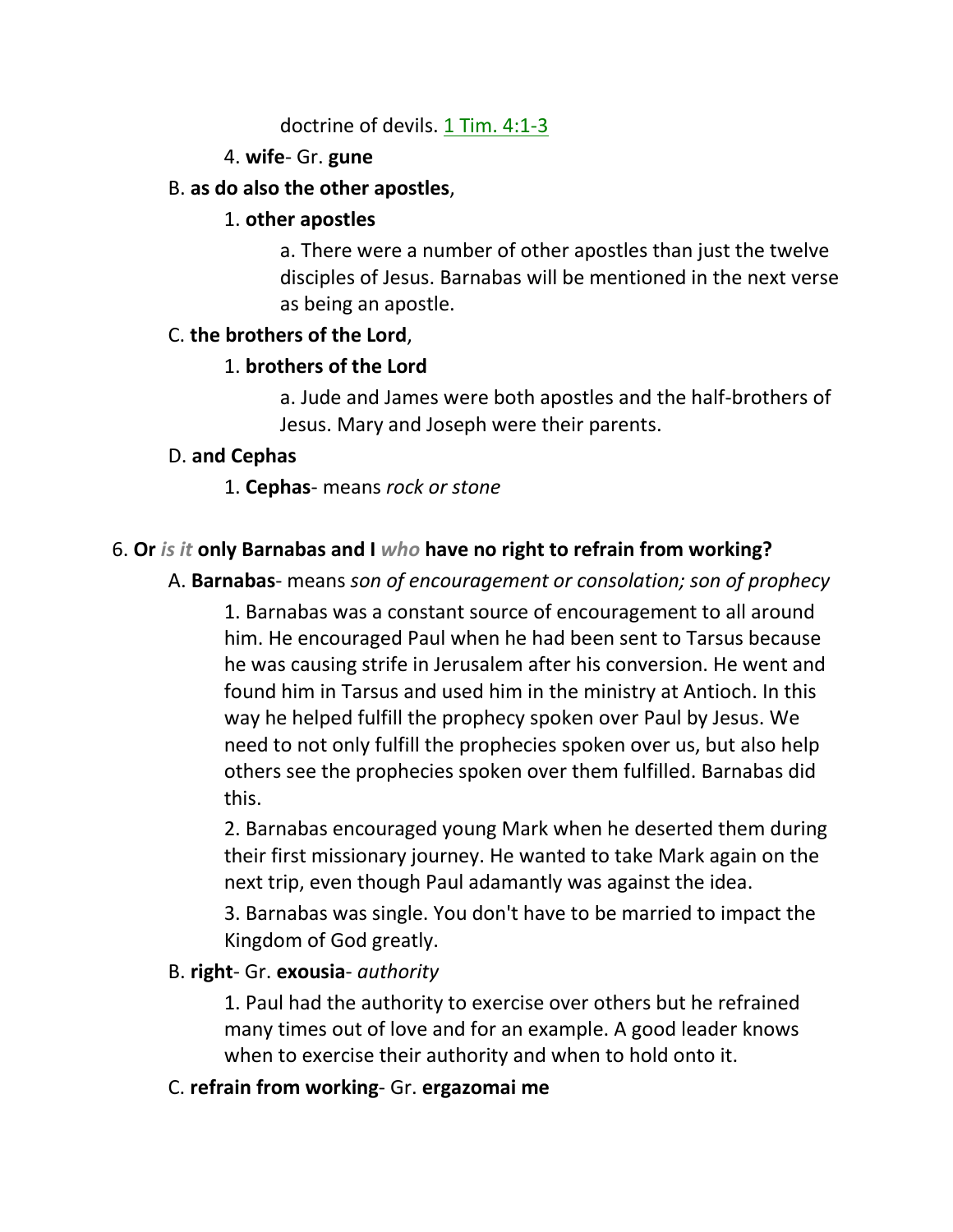1. This is not to refrain for any work, but secular work. Ministry is work! Ministry is spelled W-O-R-K!

2. We know that Paul's secular trade was tent-making. We do not know what Barnabas' was. Paul may have taught him the trade so they could work together.

7. **Who ever goes to war at his own expense? Who plants a vineyard and does not eat of its fruit? Or who tends a flock and does not drink of the milk of the flock?** 

#### A. **Who ever goes to war at his own expense?**

1. **goes to war**- Gr. **strateuomai**- *to make a military expedition, to lead soldiers to war or to battle, (spoken of a commander), to do military duty, be on active service, be a soldier, to fight*

a. There is an aspect of warfare in the ministry. The enemy will always oppose spirit empowered ministry.

#### 2. **expense**- Gr. **opsonion**- *a soldier's pay, allowance*

a. As a soldier does not go to war for free but is paid by the army, so a minister should be paid by the church.

## B. **Who plants a vineyard and does not eat of its fruit?**

# 1. **plants**- Gr. **phuteuo**

a. There is an aspect of planting in ministry. 1Co\_3:6-8 The minister is the plant the Word of God into people's lives. Mark 4:14

## 2. **vineyard**- Gr. **ampelon**

a. The church is the Lord's vineyard.  $1$  Cor. 3:9

## 3. **eats**- Gr. **esthio**

# 4. **fruit**- Gr. **karpos**

a. A farmer gets to partake of the fruit of the harvest, so a minister is to partake of the fruit of finances collected in the church.

# C. **Or who tends a flock and does not drink of the milk of the flock?**

1. **tends**- Gr. **poimaino**- *to feed, to tend a flock, keep sheep, pastor*

a. There is an aspect of feeding sheep in the ministry. We are to feed the sheep with the Word of God. We are to look after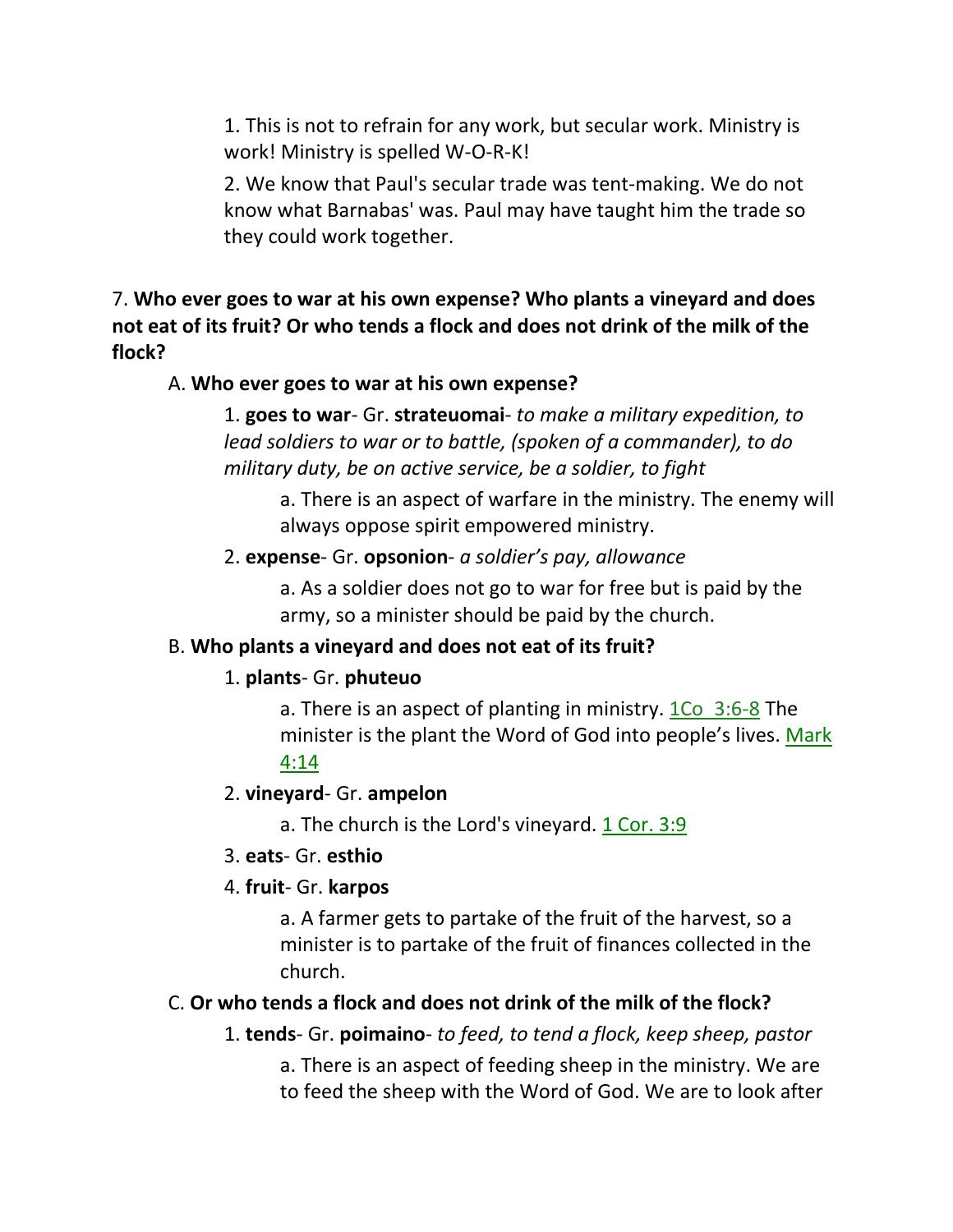them and their spiritual shape.

# 2. **flock**- Gr. **poimne**

- a. The church is the Lord's flock. John 10:16
- 3. **drink** Gr. **esthio**

## 4. **milk**- Gr. **gala**

a. As a Shepherd partakes of the milk [fatness-prosperity] of the flock, so a minister should get to get some of the prosperity that comes to the church.

b. As the soldier, farmer, and shepherd gets to partake of the natural provisions of their endeavors so should a minister.

# 8. **Do I say these things as a** *mere* **man? Or does not the law say the same also?**

# A. **Do I say these things as a mere man?**

1. **say**- Gr. **laleo**

# 2. **man**- Gr. **anthropos**

a. This concept of being paid for ministry was not just Paul's thinking or something that came from man. It came from God.

b. To disregard this is to disregard God not man. 1Th 4:8

# B. **Or does no the law say the same also?**

## 1. **law**- Gr. **nomos**

2. **same**

a. The Law came from God Himself and in the Law he makes provision for those who work.

# 9. **For it is written in the law of Moses, "YOU SHALL NOT MUZZLE AN OX WHILE IT TREADS OUT THE GRAIN." Is it oxen God is concerned about?**

# A. **For it is written in the law of Moses**,

# 1. **written**-Gr. **grapho**

# 1. Deut. 25:4

2. This is mentioned three times in Scripture. The Father, Son, and the Holy Spirit all agree- take care of your minister financially!

3. Paul did not receive offerings from the Corinthians when he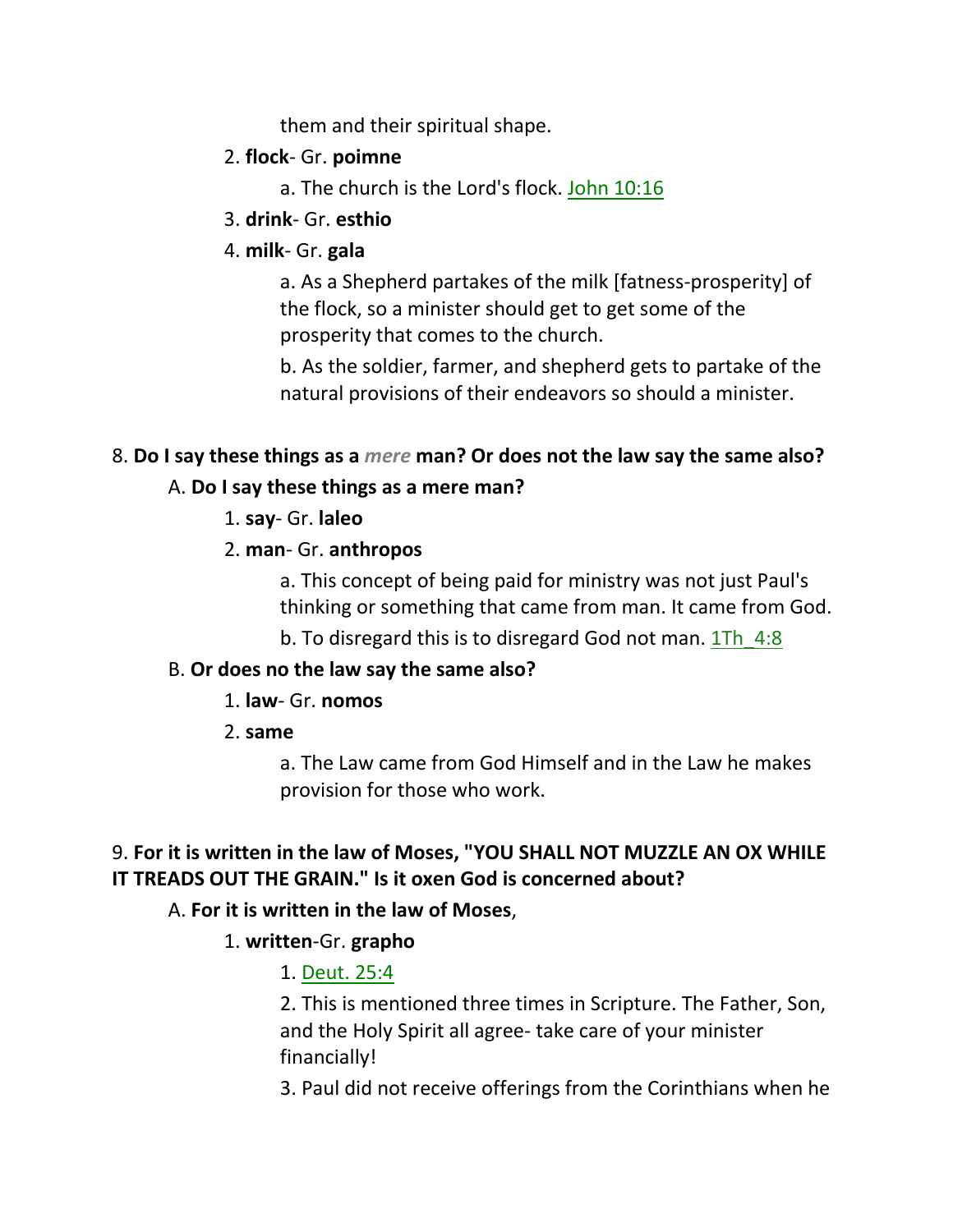ministered to them. He chose to do that for personal reasons. However, the Corinthians didn't offer any finances to Paul either!

#### 2. **Moses**- *drawn out*

a. It is called the law of Moses not because the law originated with Moses, but that he was the mediator the law was given through to Israel.

#### B. **You shall not muzzle an ox while it treads out the grain**.

#### 1. **muzzle**- Gr. **phimoo**- *to close the mouth with a muzzle*

a. A smart owner would unmuzzle his ox when it treaded out the grain. This would allow the animal to eat and keep up its strength and motivation to keep working.

b. There are some dumb congregations that do not provide well for their pastor. This demotivates and saps their pastor of strength and ability to serve. It is smart to take care of your pastor financially. It is to your benefit!

- 2. **ox** Gr. **bous**
- 3. **treads out the grain** Gr. **aloao-** *to thresh grain*

## C. **Is it oxen God is concerned about?**

## 1. **concerned**- Gr. **melo**- *to care about, it concerns*

a. God cares about animals but this verse is written because God cares about and is concerned about the financial and provisional well-being of his people including His ministers.

10. **Or does He say** *it* **altogether for our sakes? For our sakes, no doubt,** *this* **is written, that he who plows should plow in hope, and he who threshes in hope should be partaker of his hope.** 

A. **Or does He say it altogether for our sakes?**

- 1. **say** Gr. **lego**
- 2. **our sakes** Gr. **dia hemas** *on account of us*
- B. **For our sakes,**
- C. **no doubt,**

1. **doubt**- Gr. **gar**- *for*

D. **this is written**,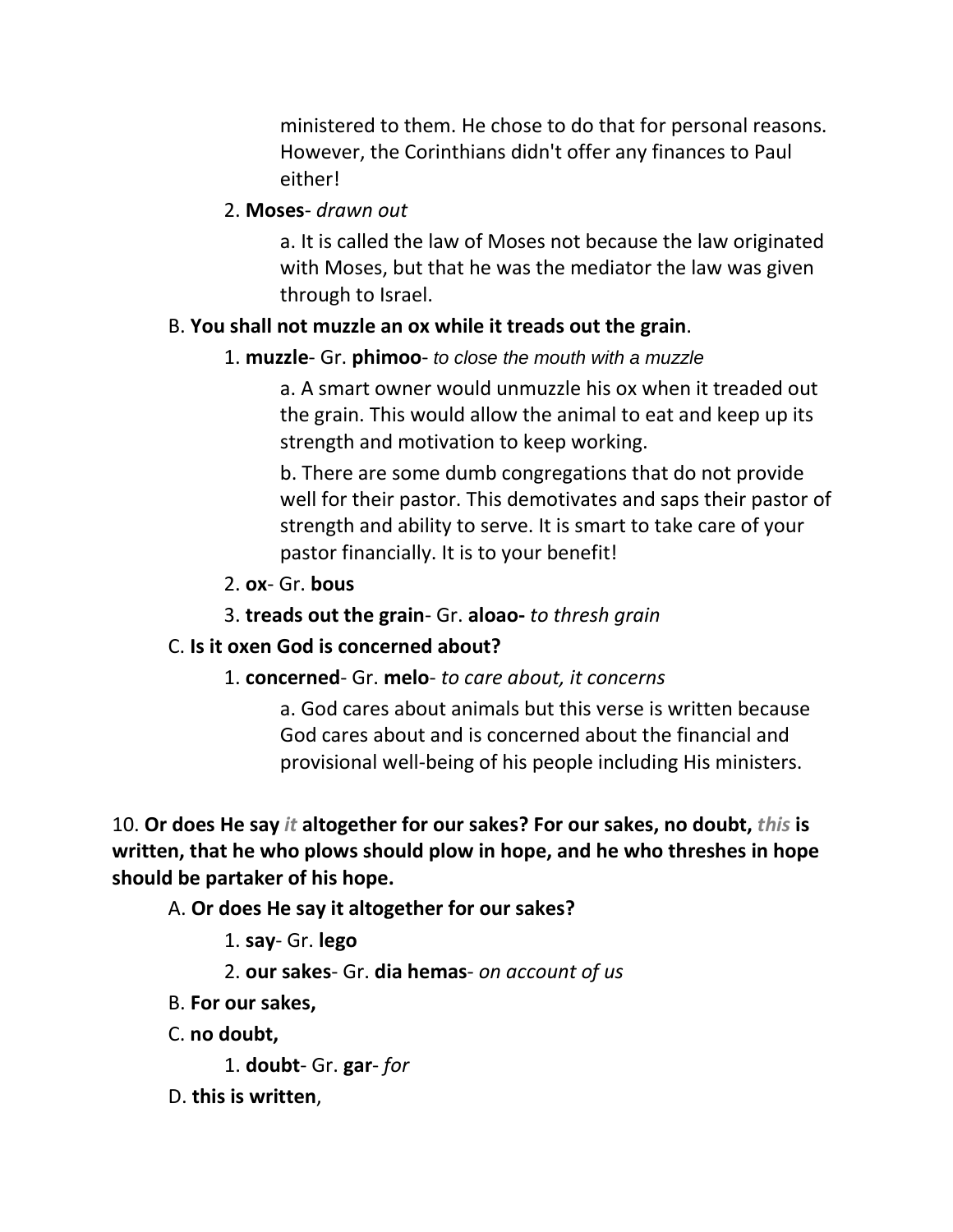## 1. **written**- Gr. **grapho**

# E. **that he who plows should plow in hope**,

1. **plows**- Gr. **arotrioo**- *to till the ground*

## 2. **hope**- Gr. **elpis**- *confident expectation of good*

a. No farmer does the hard work of plowing the ground and planting seed without the confident expectation of a harvest from his work.

## F. **and he who threshes in hope should be partaker of his hope**.

## 1. **threshes**- Gr. **aloao**

# 2. **partaker**- Gr. **metecho**- *to have with, share, partake with*

a. In the ancient days there were farmers who plowed, planted, and harvested the crops. However, often the job of threshing out the wheat was done by another person. All parties involved did their part with the expectation of partaking of the harvest and benefits of it.

b. In church work one plants, another waters, another harvests, another threshes but all receive benefit from the fruit of the harvest. 1 Cor. 3:9

# 11. **If we have sown spiritual things for you,** *is it* **a great thing if we reap your material things?**

## A. **If we have sown spiritual things for you**,

1. **sown**- Gr. **speiro**- *to sow seed* 

# 2. **spiritual things**- Gr. **pneumatikos**

a. The spiritual things found in the seed of God's Word. The sower sows the Word. Mark 4:14

b. There are also spiritual things ministered by the Holy Spiritthese are the spiritual gifts. 1 Corinthians 14:1 We can sow the spiritual gifts into people's lives. When a minister sows the Word and spiritual gifts into the people then a great harvest will come forth.

## B. **is it a great thing we reap your material things?**

## 1. **great thing**- Gr. **megas**

a. Paying your pastor or minister well is not a mega thing. God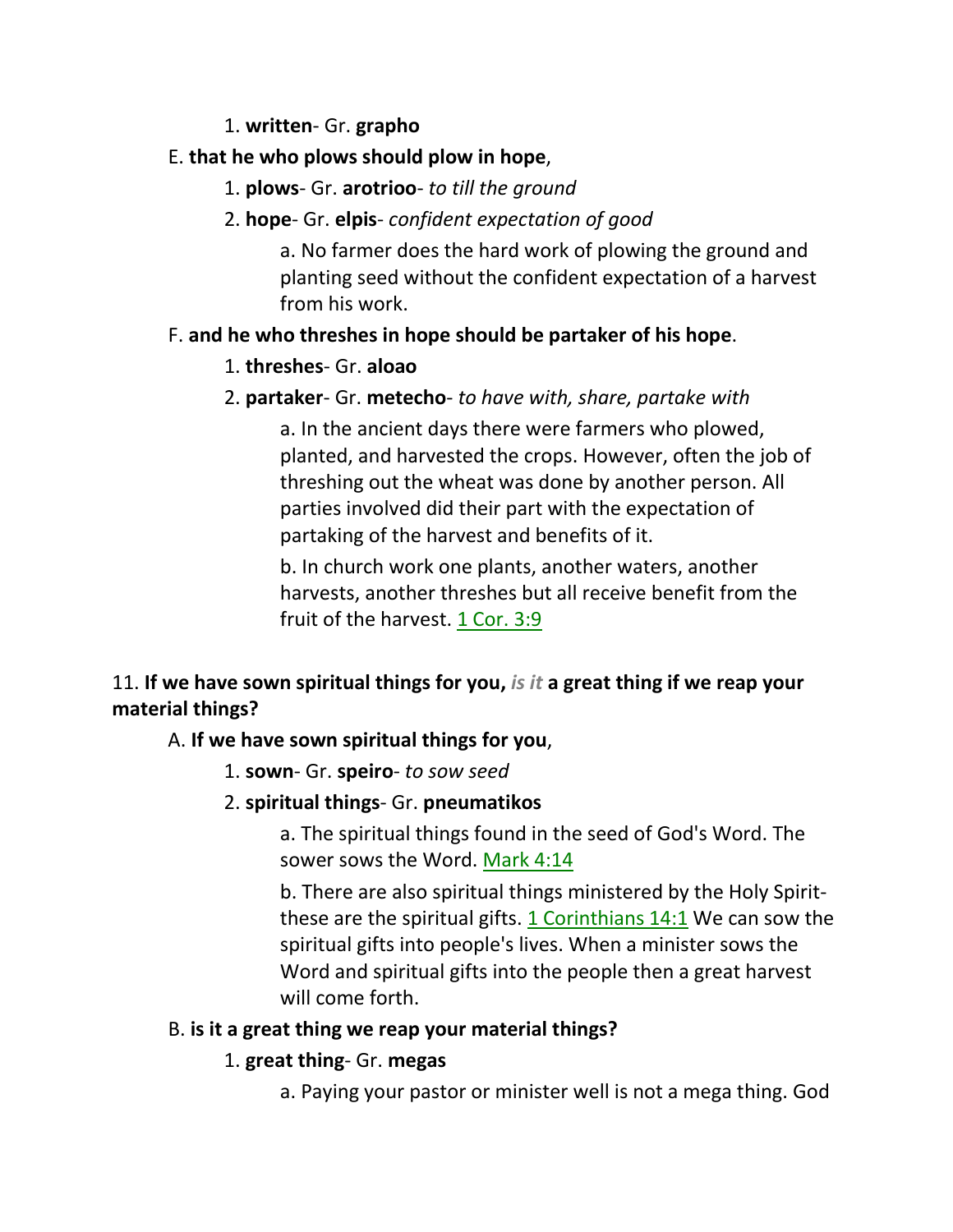can swing it! He will honor a people that takes care of their pastor well. 1 Tim. 5:17

## 2. **reap**- Gr. **therido**

a. Reaping is just as much God's will as sowing. We should not shrink back or be shy to reap what has been sown. In each harvest is the seed to sown again for future harvests. It is not humble to reject what is reaped. Don't reject your harvest! It is stupid and does not honor God.

b. Paul talked to the Philippians about giving and receiving. Phil. 4:15 A humble person can equally give and receive. If you have a problem receiving you have a pride problem. Am I being too subtle?

c. The spiritual and natural realms are more connected than many suppose. Spiritual things are sown and natural things are reaped. Rom\_15:27

## 3. **material things**- Gr. **sarkikos**

a. All natural things have sprung forth from the spiritual.

b. Our natural finances come from God's riches in *heavenly [spiritual] places in Christ.* Phil. 4:19

c. We should give back to those who teach us the Word of God with all good things. Gal. 6:6

12. **If others are partakers of** *this* **right over you,** *are* **we not even more? Nevertheless we have not used this right, but endure all things lest we hinder the gospel of Christ.** 

A. **If others are partakers of this right over you**,

1. **partakers**- Gr. **metecho**- *to hold together with, share*

2. **right**- Gr. **exousia**- *exercise authority*

a. Other ministers had required financial assistance to minister at Corinth. Paul had never asked for this and for it they treated him like a second-rated minister. People sometimes are messed up in their thinking and actions!

b. Others had come and taken advantage of the Corinthians and they treated them with great honor.  $2Co_{11:20}$  Paul came requesting and taking nothing from them and he was treated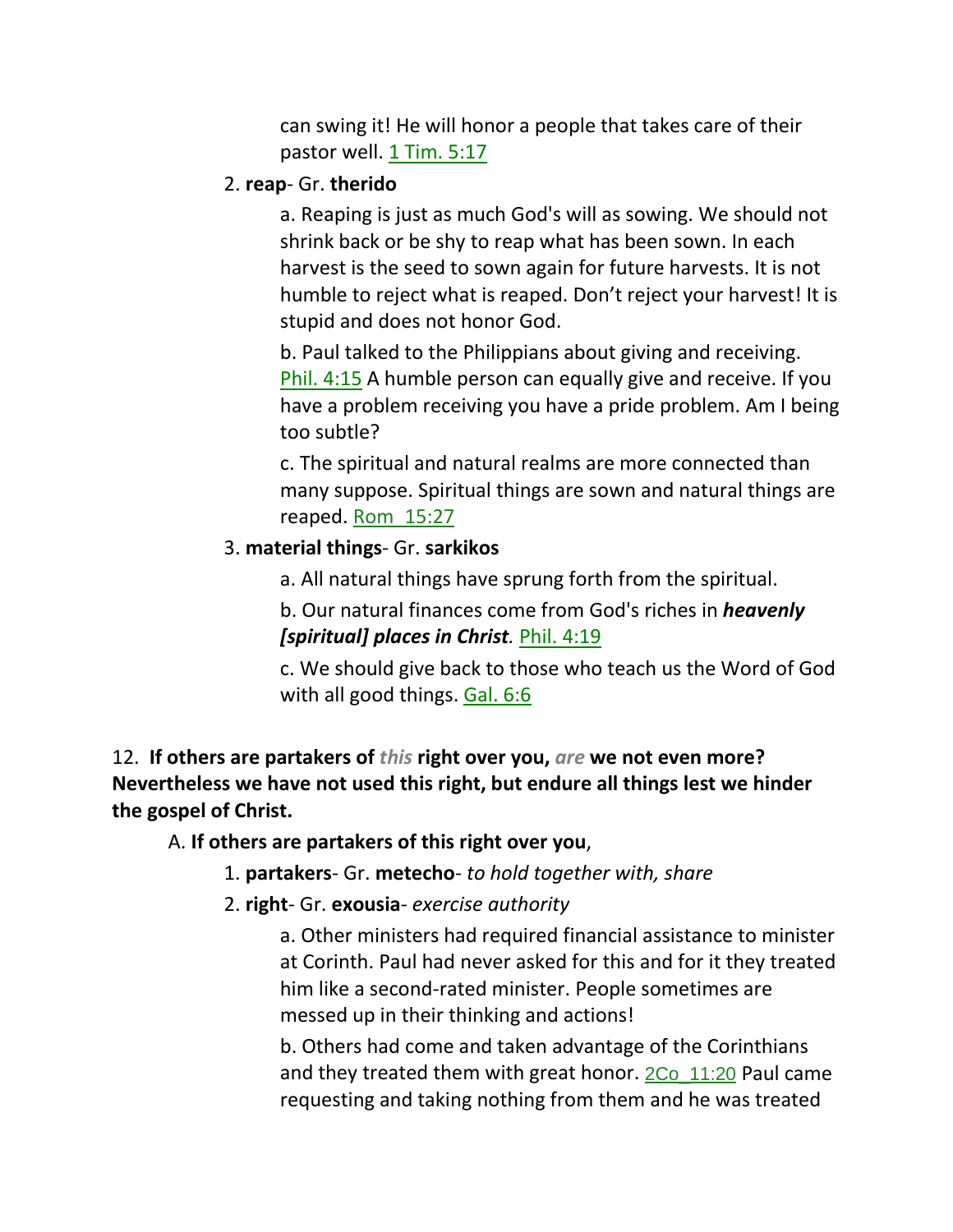with dishonor. Go figure!

c. It was common for Paul not to take finances from the people he ministered to but he worked for his upkeep. Act 20:31-34, 1Th\_2:6-9; 2Th\_3:8-9

## B. **are we not even more?**

## C. **Nevertheless we have not used this right,**

1. **used**- Gr. **chraomai**- *to take for one's use, to use*

# 2. **right**- Gr. **exousia**

a. It takes wisdom [godly skill] in knowing when to exercise freedom and when to curtail it for the good of others. The immature and prideful only think of themselves.

b. The law of love always trumps the law of liberty.

# D. **but endure all things lest we hinder the gospel of Christ.**

1. **endure**- Gr. **stego**- *to cover; to hold off, to hold in; hence, to hold out against, to endure patiently*

2. **hinder**- Gr. **didomi egkope**- *to give a cutting (made in a road to impede any in pursuit), hindrance, to cut off free passage, to give a roadblock*

a. This is setting up an occasion for offense or a stumbling block to others.

# 3. **gospel**- Gr. **euaggelion**- *good message, glad tidings*

a. We should never want to hinder the good message of God's love and grace from someone's life.

13. **Do you not know that those who minister the holy things eat** *of the things* **of the temple, and those who serve at the altar partake of** *the offerings of* **the altar?** 

A. **Do you not know that those who minister the holy things eat of the things of the temple,**

1. **know**- Gr. **eido**- *to perceive or see with the mind*

# 2. **minister**- Gr. **ergazomai**- *work*

a. Ministry is work. A workman is worthy of his wages and to partake of fruit of their labor.

3. **holy things**- Gr. **hieros**- *sacred, consecrated to the deity, pertaining*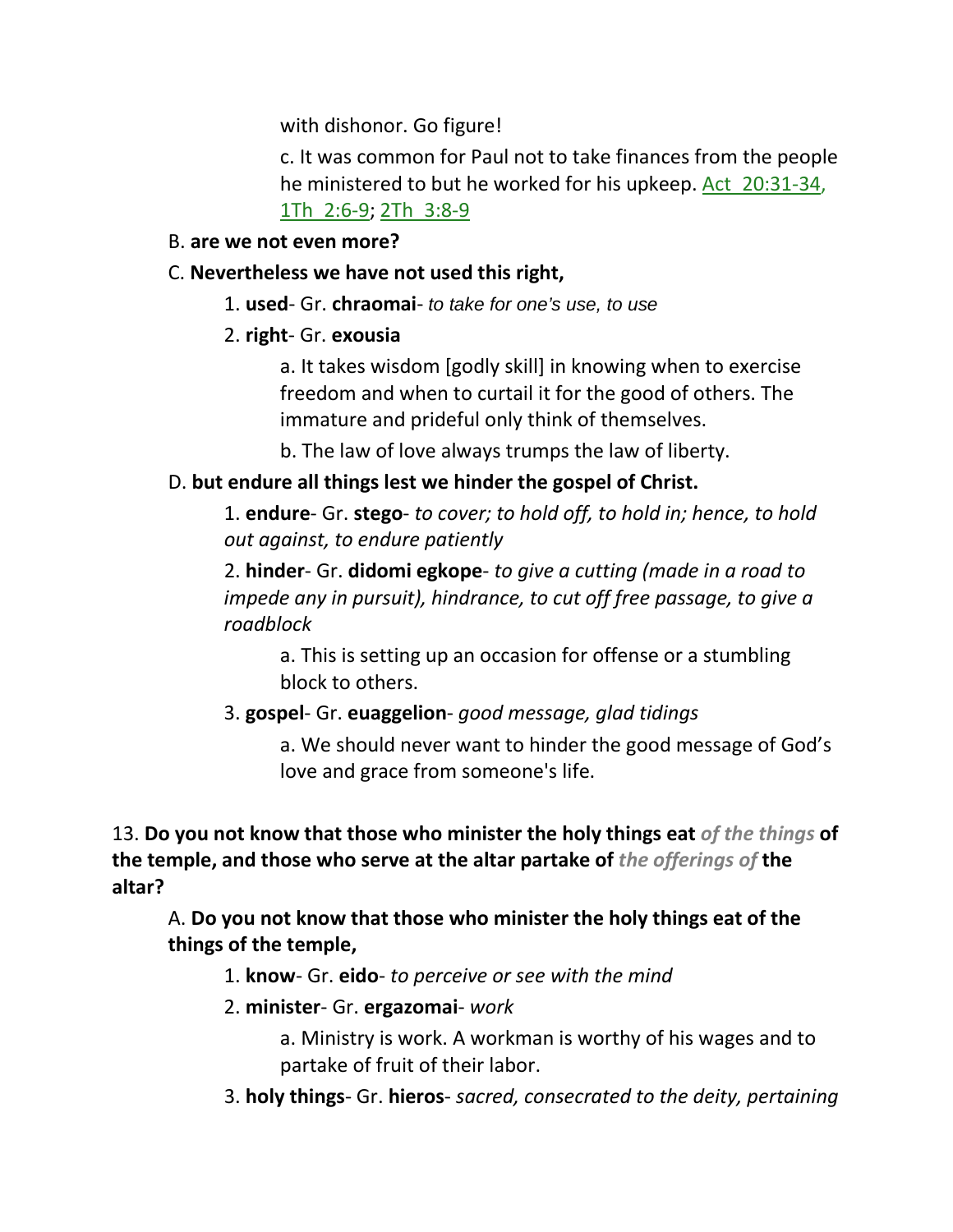*to God*

4. **eat**- Gr. **esthio**

5. **temple**- Gr. **hieron**- *a sacred place, temple*

a. The principle that those who work in the ministry should be compensated and taken care of naturally is well founded in the OT and NT.

# B. **and those who serve at the altar partake of the offerings of the altar?**

1. **serve**- Gr. **prosedreuo**- *to sit near; to attend, serve*

2. **altar**- Gr. **thusiasterion**- *a place of sacrifice*

3. **partake**- Gr. **summerizomai**- *to divide with another so as to receive a part to one's self, share with, partake with*

a. The priests of the OT were partakers of the sacrificial meat and grain. 1Co\_10:18; Lev\_6:16-18, Lev\_6:26, Lev\_7:6-8; Num\_5:9-10, Num\_18:8-20

# 14. **Even so the Lord has commanded that those who preach the gospel should live from the gospel.**

# A. **the Lord**

1. The Lord Jesus

# B. **commanded**

1. Jesus established this principle during His earthly ministry. Mat 10:10; Luk 10:7

2. When Paul says Jesus has commanded something he is referring to something stated during His earthly ministry and not something he heard from Jesus personally. Paul always pointed back to scripture in these cases.

# C. **preach**- Gr. **kataggello**- *to announce, declare, promulgate, make known*

1. This is true also of those who teach the Word of God. 1 Tim. 5:17 Paul both preached and taught the Word.

D. **live**- Gr. **zao**

# E. **gospel-** Gr. **euaggelion**- *good message, glad tidings*

1. The support of God in this dispensation of the church is for those who **preach the gospel- good news**. There is no provision made for those who preach the Law of Moses or any other "gospel" that was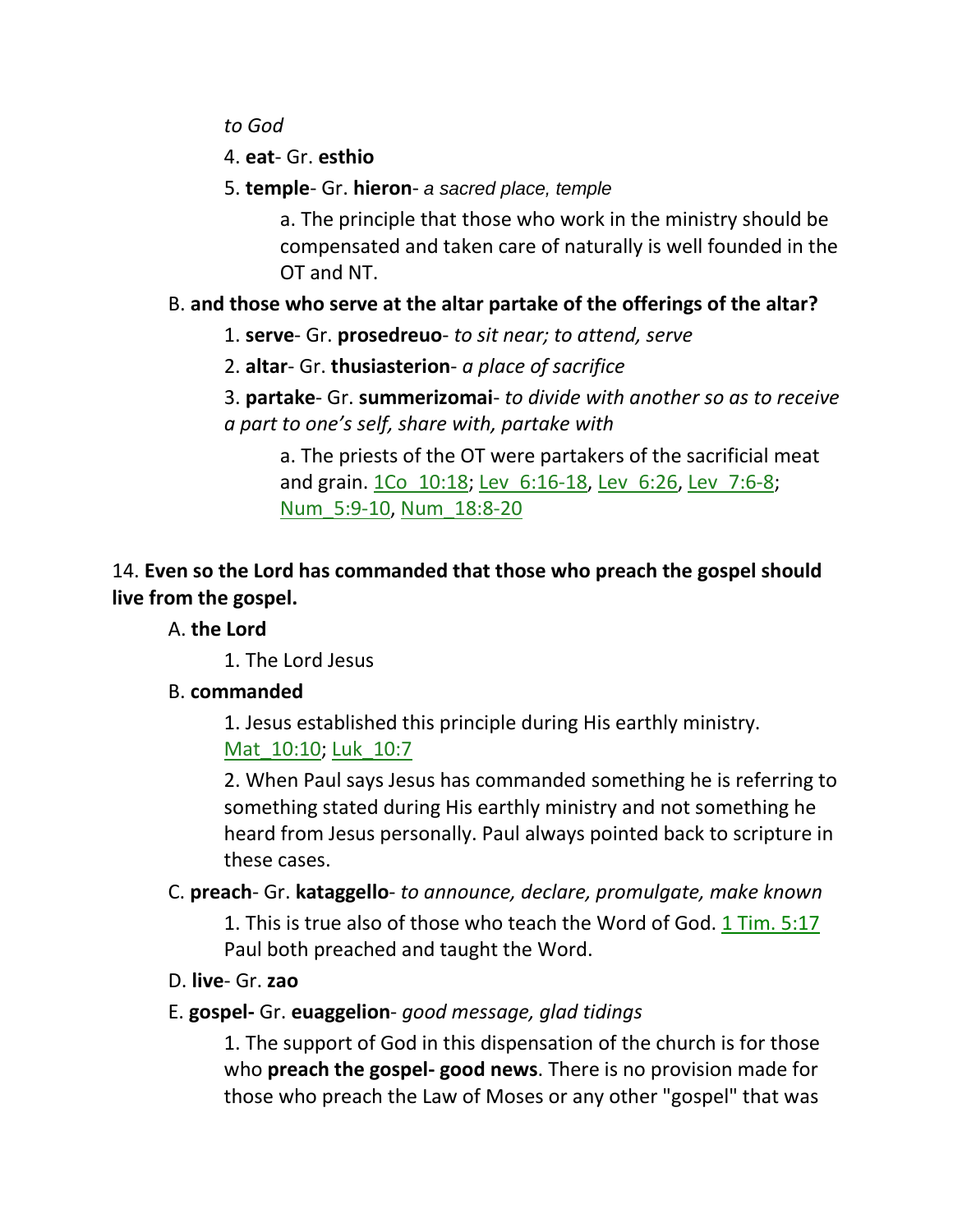not revealed to the NT writers.

15. **But I have used none of these things, nor have I written these things that it should be done so to me; for it** *would be* **better for me to die than that anyone should make my boasting void.** 

## A. **But I have used none of these things**,

# 1. **used**- Gr. **chraomai**

a. His authority as an apostle to receive compensation for ministry, lodging, and provisional care.

- b. There is a time to use things and other times to refrain from
- it. The deciding factor is what is best for people.

# B. **nor have I written these things that it should be done so to me,**

1. **written**- Gr. **grapho**

2. **done**- Gr. **ginomai**- *to begin or start*

C. **for it would be better for me to die than that anyone should make my boasting void.**

1. **better**- Gr. **kalos**- *good*

2. **die**- Gr. **apothenesko**- *to die off*

# 3. **boasting**- Gr. **kauchema**

a. His boast was that he ministered the Word of God freely. This is not something God required of him, but what he chose to do.

b. It is amazing that such a powerful minister of God received so little support from the churches he ministered to. Paul said only the Philippians had partnered with him in the gospel. Phil. 4:15 If those you are ministering to are not giving much back to you then take heart from Paul. He knows how you feel. God took care of Paul, and he will take care of you minister of God!

c. While ministering to those at Corinth, God supplied his need from the Philippian church. 2Co 11:9-12

4. **void**- Gr. **kenoo**- *to be made empty or futile*

16. **For if I preach the gospel, I have nothing to boast of, for necessity is laid upon me; yes, woe is me if I do not preach the gospel!**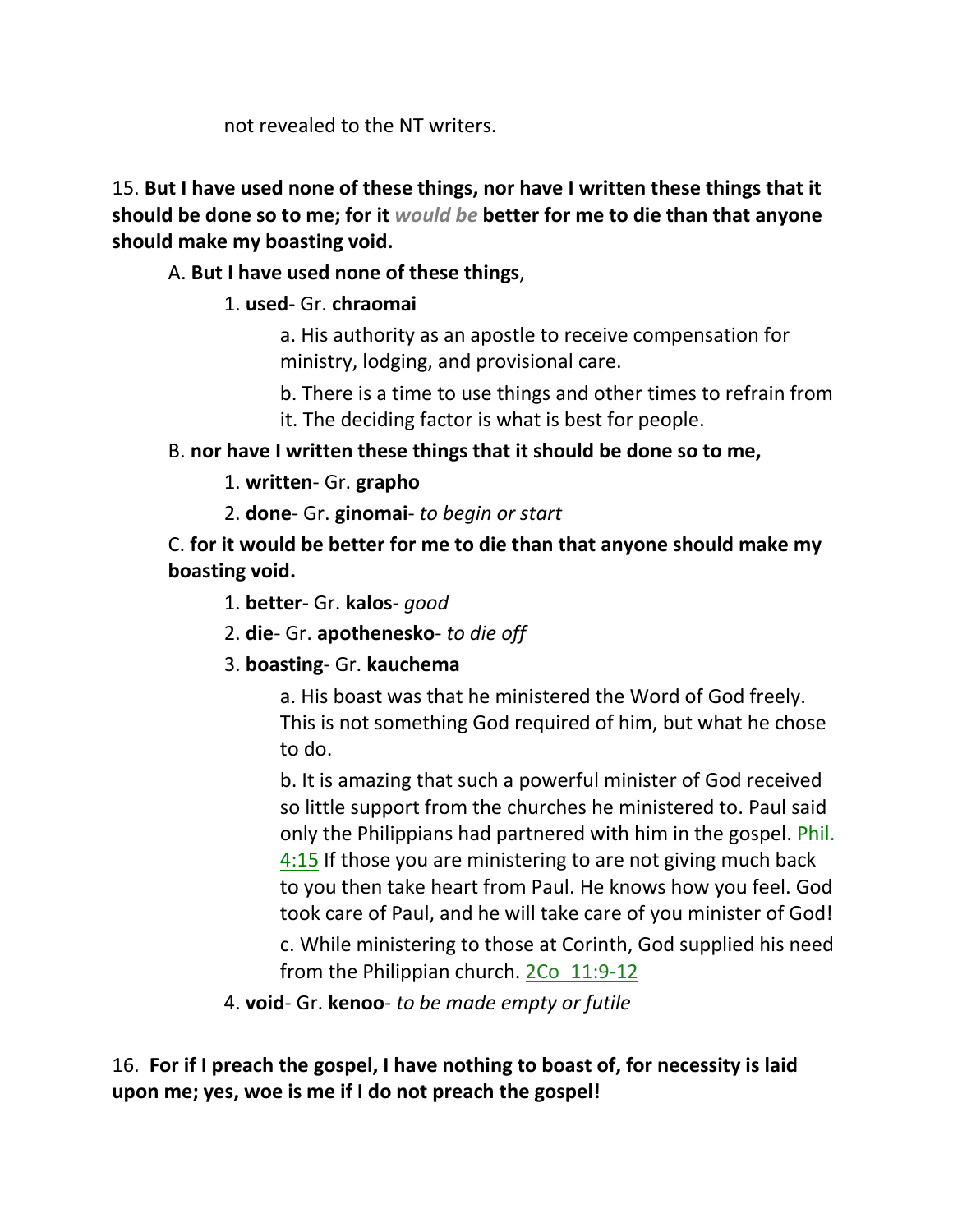## A. **For if I preach the gospel**,

1. **preach the gospel**- Gr. **euaggelizo**- *to proclaim the good message, glad tidings*

## B. **I have nothing to boast of**,

## 1. **boast**- Gr. **kauchema**

a. Boasting is not always a bad thing. We can rightly boast in the Lord and the things of God. Rom\_15:17

b. We never have grounds to boast in front of God, but we do before people about God and the things of God. Rom 4:2

## C. **for necessity is laid upon me**,

- 1. **necessity** Gr. **anagke**
- 2. **laid upon** Gr. **epikeimai**
- D. **yes**,

## E. **woe to me if I do not preach the gospel**

1. **woe**- Gr. **ouai**- *alas, woe*

a. Paul would have been a miserable man if he did not answer God's call to preach. The call to minister the Word gives intense pressure on the inside if not heeded and released. It will make one miserable to fail to do so. Jer\_20:9, Amo\_3:8, Act\_4:20

b. If we are in God's will, grace, and fulfilling our call we are indestructible. It is when we get out of God's will and calling that we are on dangerous ground for the enemy to harm us and take us out early.

b. There is an initial "woe is me" response when God calls us and we sense our inadequacies for it. Isa 6:5 Then there is a "woe is me" if we don't answer that call. God will equip us for our call with a grace and anointing. Moses experienced these two woes.

# 17. **For if I do this willingly, I have a reward; but if against my will, I have been entrusted with a stewardship.**

# A. **For if I do this willingly,**

1. **willingly**- Gr. **hekon**- *unforced, voluntary, willing*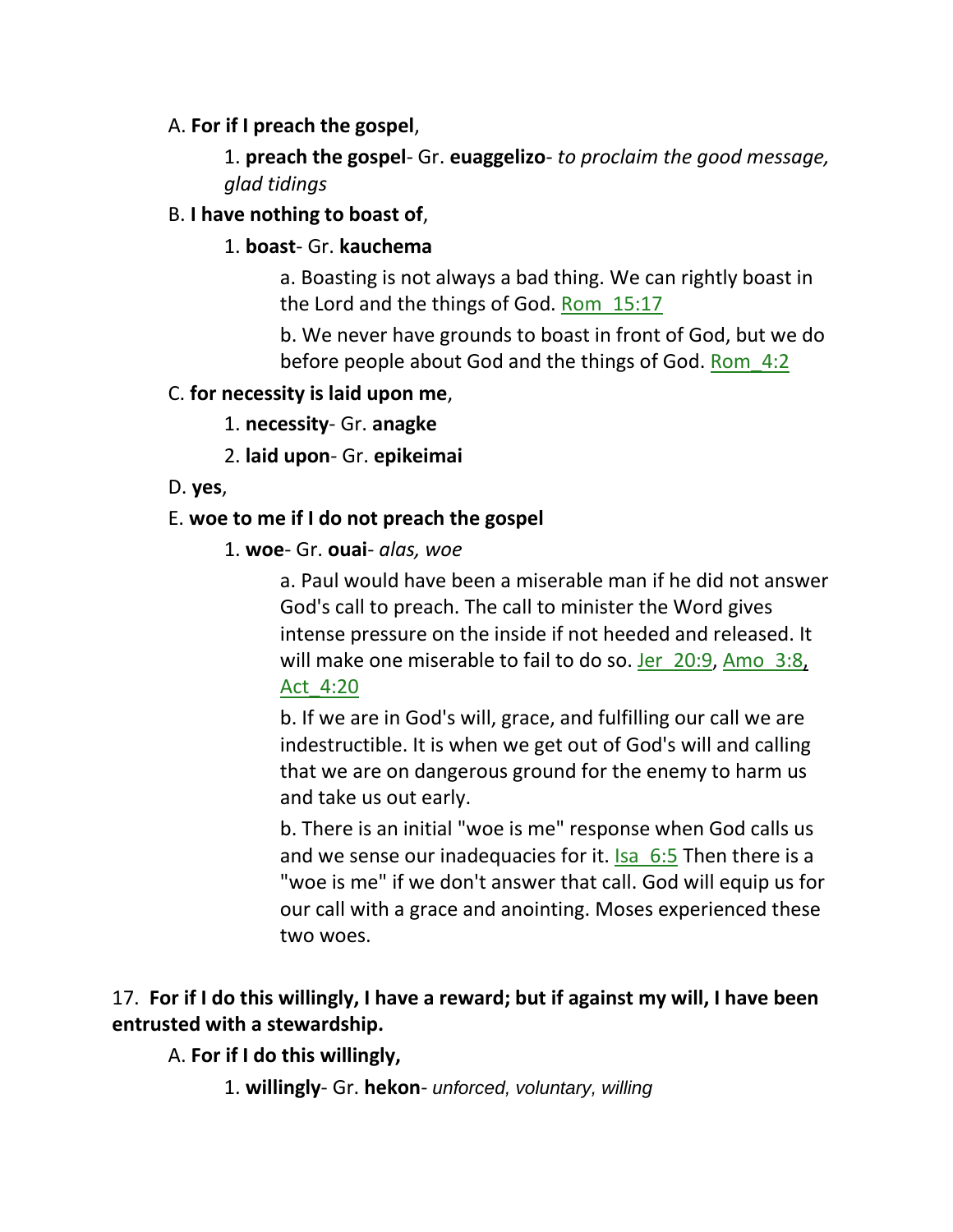a. It pleases the Lord when His people are willing of themselves. 1Ch\_28:9, 1Ch\_29:5, 1Ch\_29:9, 1Ch\_29:14; Neh\_11:2; Isa\_6:8; 2Co\_8:12; Phm\_1:14; 1Pe\_5:2-4

#### B. **I have a reward,**

## 1. **reward**- Gr. **misthos**

a. Often there is confusion between what God gives in grace and His giving out reward. [Please note it is always stated as "reward" in the singular in the NT and never "rewards" in the plural]. Reward has an aspect of it being based upon what we do and grace does not.

b. God rewards us when we utilize [put into practice] what He gives us in grace. When we use His grace and faith in this world to further the kingdom this will receive a reward from the Lord. Matt. 25:14-29 Also, according to this verse what we do in faith and in love without being asked to by the Lord this will be rewarded as well.

## C. **but if against my will,**

#### 1. **will**- Gr. **akon**- *not of one's own will*

a. This does not mean Paul did not want to preach the gospel. Paul is saying that he did not come up with the idea of doing it himself. He was commissioned by the Lord to do it. Paul went beyond the call to preach and did it freely without receiving money from it. This the Lord did not ask him to do. He freely did it of his own accord. He will be rewarded for this.

#### D. **I have been entrusted with a stewardship**

#### 1. **entrusted**- Gr. **pisteuo**- *place confidence in*

a. Paul was entrusted with apostleship after some years of testing first. God does not automatically place his confidence in every person. God does not ask us to do that with people. Paul was called to the ministry the day he was saved, but it was years later that he was separated unto the apostolic ministry after God had confidence in him to do it. Acts 9, Acts 13

b. It is amazing that God places confidence is us to do His work and ministry. That takes faith! If I was God I would probably do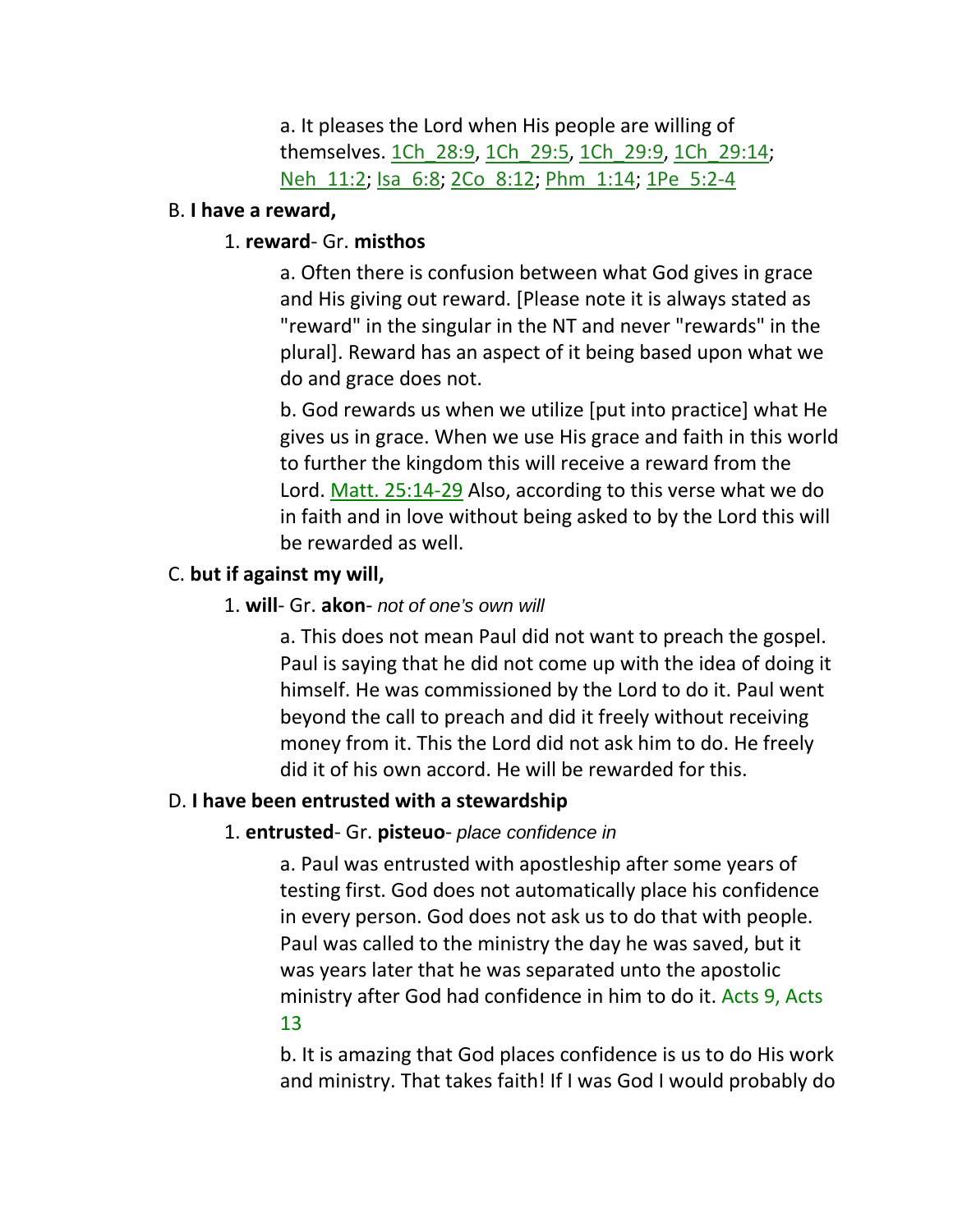it all myself to make sure no mistakes were made. God has greater vision and wisdom that we do.

#### 2. **stewardship**- Gr. **oikonomia**- *rule of the house*

a. Some teach that Jesus has freed us from all responsibility in our Christian life by His work on the cross. This is not so. It is true that Jesus bore the full responsibility of satisfying our holy God and brings us in a right relationship with Him by grace. Vertically it is true we are free from responsibility of satisfying God and making ourselves accepted in His sight. However, horizontally in the world we have been given a Great commission and unique individual ministry calls to fulfill. We all have been given a stewardship to fulfill. A stewardship speaks of responsibility. We all are called to be **good stewards** of the manifold grace of God in administering it to others. 1 Peter 4:10

# 18. **What is my reward then? That when I preach the gospel, I may present the gospel of Christ without charge, that I may not abuse my authority in the gospel.**

## A. **What is my reward then?**

#### 1. **reward**- Gr. **misthos**

a. We are rewarded for our work done in faith, in grace, and willingly.

#### B. **That when I preach the gospel,**

#### 1. **preach the gospel**- Gr. **euaggelizo**

a. Paul is speaking of preaching the gospel, not teaching the New Covenant truths to Christians. It is appropriate to receive offerings in church. When preaching to the lost it is best not to take up offerings from them.

#### C. **I may present the gospel of Christ without charge,**

#### 1. **present**- Gr. **tithemi**- *to place or set forth*

a. The gospel needs to be presented well. Just like a meal it can be set out with haste and in a haphazard manner that leaves the guest wanting more or it can be prepared carefully and in the balance of taste which satisfies the eater.

b. A minister should present a good spiritual meal from fresh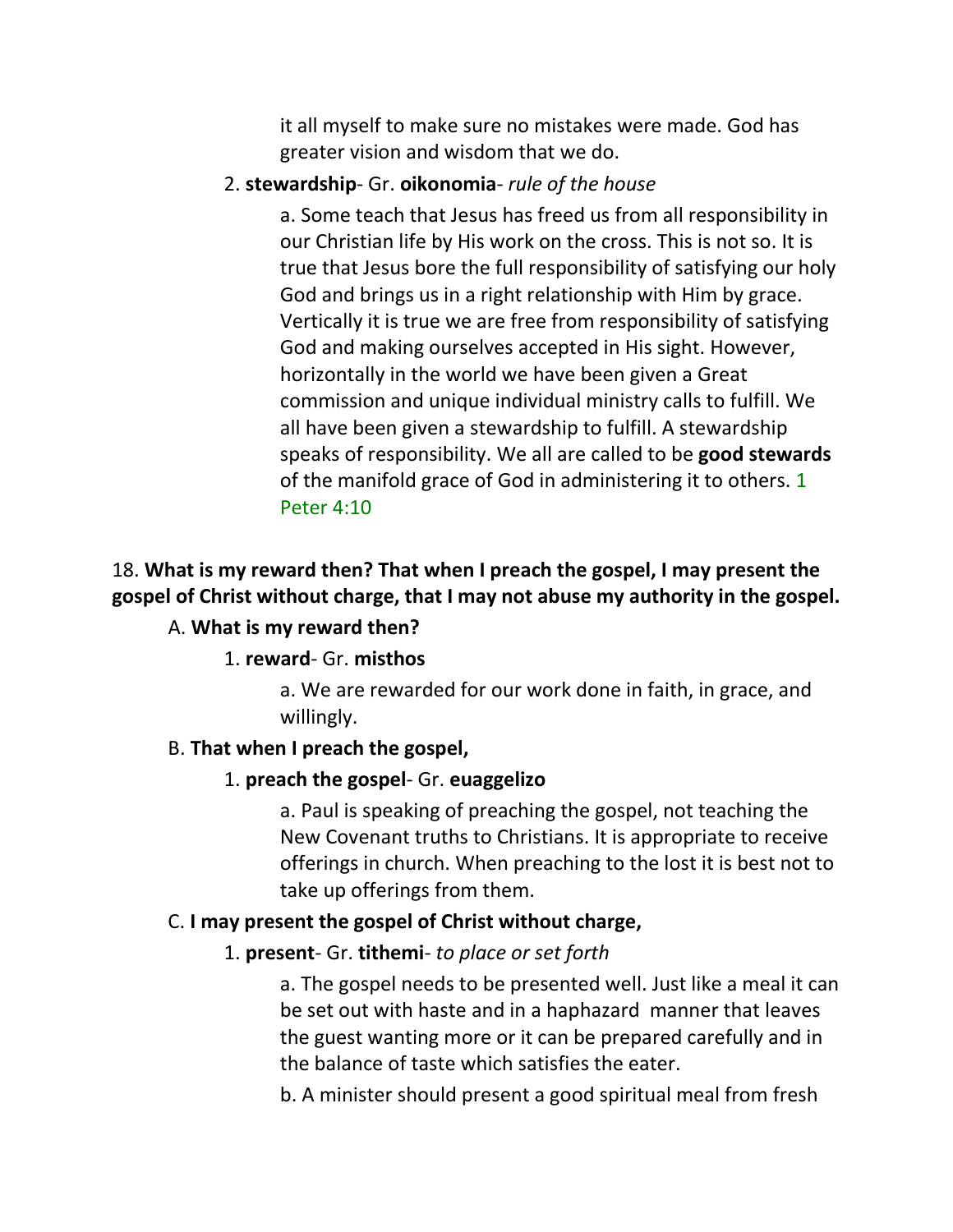ingredients of the Word of God prepared by and delivered in the power of the Holy Spirit. Some ministers serve up cold tv dinners from what they heard others preach on tv.

2. **without charge**-Gr. **adapanos**- *without expense, requiring no outlay, costing nothing*

a. It is best for an evangelist not to receive offerings from those he preaches the gospel to lest unbelievers be offended at the grab for money.

b. Billy Graham always raised finances from Christians and churches for his crusades. He did not receive offerings at his crusades. He preached and presented the gospel free of charge.

## D. **that I may not abuse my authority in the gospel**

# 1. **abuse**-Gr. **katachraomai**- *to use much or excessively or ill*

a. Spiritual abuse can be just as hurtful to people as physical abuse. A minister should not demand things from those he is ministering to. It is a good policy to never expect things from people, but always be thankful for what people do for you. Expect big things from God!

# 2. **authority**- Gr. **exousia**

a. Authority is given to us to be a blessing to people. Authority is given to build people up, not take from them or tear them down. 2 Cor. 13:10

# 19. **For though I am free from all** *men,* **I have made myself a servant to all, that I might win the more;**

# A. **For though I am free from all men,**

# 1. **free**- Gr. **eleutheros**

a. Paul was a Roman citizen. He was not in slavery to anyone. He had no obligations to anyone.

# 2. **men**- Gr. **anthropos**

# B. **I have made myself a servant of all,**

# 1. **made a servant**- Gr. **douloo**

a. Paul took on the same spirit of Jesus. Jesus became a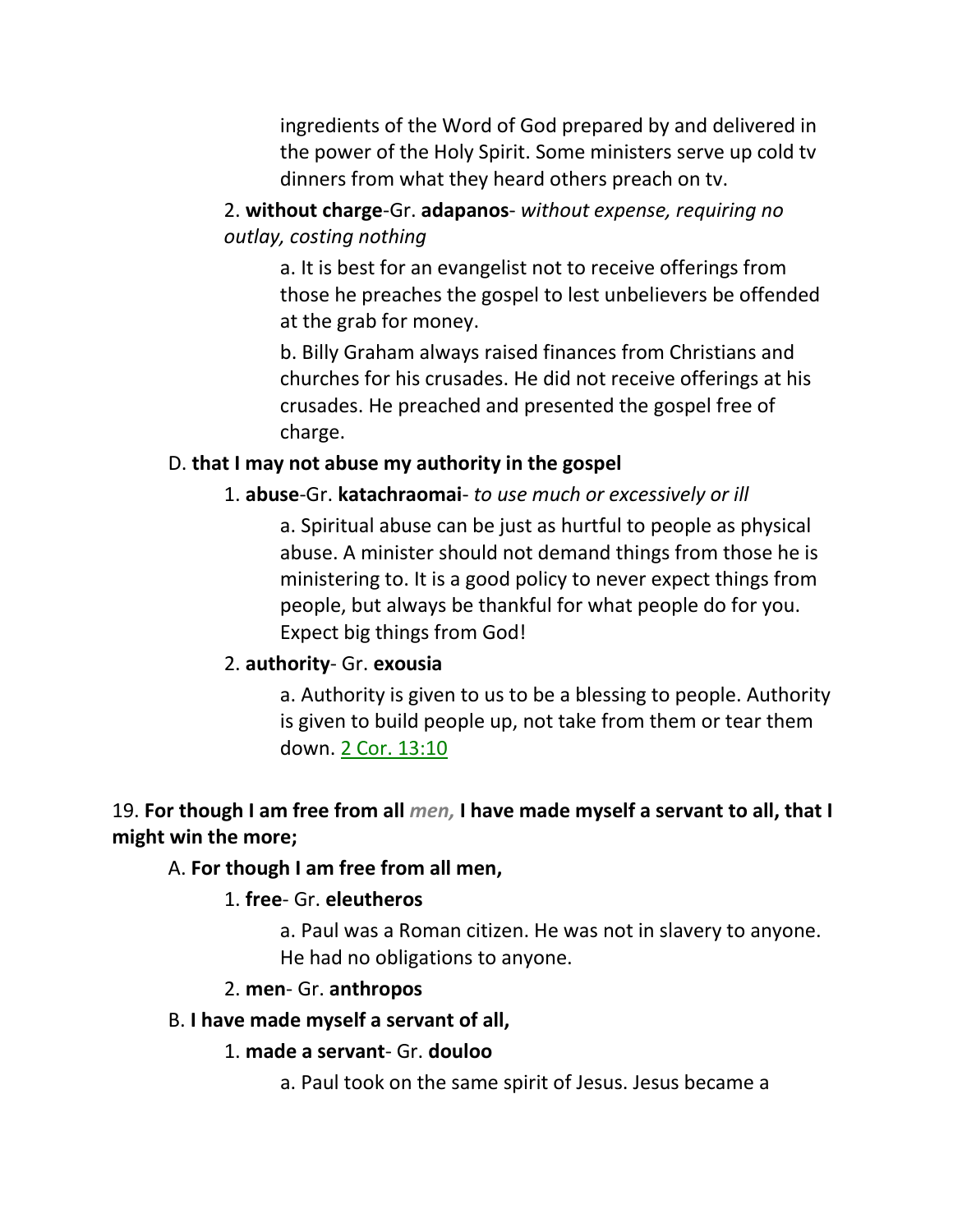servant of all although He was above all and free of all. **Phil 2:7** 

b. Jesus taught that those who would be great in the kingdom of God would be servant of all. Mat\_20:26-28

c. Paul taught we are to work to please our neighbor and not ourselves. Rom\_15:2

d. Many ministers love to be served and even demand it. This is not in line with the spirit and nature of Jesus. These ministers do not understand the gospel of grace.

## C. **that I might win the more**

## 1. **win**- Gr. **kerdaino**- *to gain*

a. We can fight to win or maintain our personal liberties but lose those around us. We should fight to win people to the Lord. This has eternal reward.

b. Paul did not seek his personal profit but the profit of others. 1 Cor. 10:33

c. We are to win people. Pro  $11:30$ , Mat  $18:15$ , 1Pe  $3:1$ 

20. **and to the Jews I became as a Jew, that I might win Jews; to those** *who are* **under the law, as under the law, that I might win those** *who are* **under the law;**

## A. **and to the Jews I became as a Jew**,

1. **Jews**- Gr. **Ioudaios**- *an inhabitant of Judah; in general descending from Jacob*

## 2. **as a Jew**

a. Paul was a Jew, but he had cast off the Jewish religion with its code of commands to be right with God. However, to win the Jews he observed the Jewish festivals and traditions when he was among them.

b. To be a witness for Christ in a different culture than our own, it is wise to adapt to that culture where it is possible without it leading to a violation of the Word of God.

## B. **that I might win Jews,**

## 1. **win**- Gr. **kerdaino**- *to gain*

a. This was not God's primary or major call on Paul's life. He was first to go to the Gentiles, then Kings, and then witness to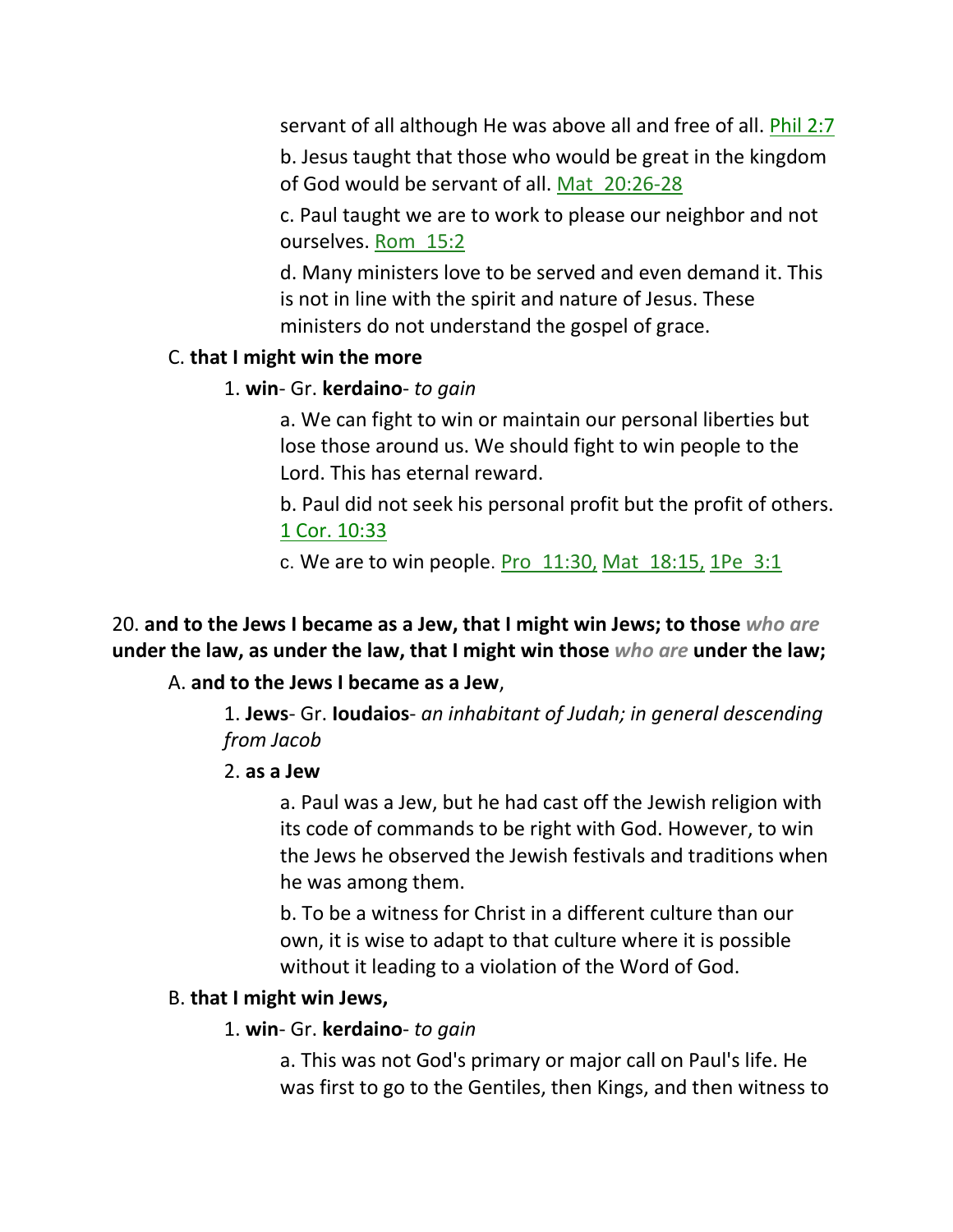Jews [the children of Israel]. Acts 9:15

b. However, Paul would always try to go to the Jews first. The letter of Corinthians was written before the book of Romans. In the book of Romans we see Paul get a burden on him for the Jews. He said he would rather be cut off from Christ that the Jews would be saved. That is off folks! Nothing should come before your relationship with Jesus. He let his natural burden for the Jews side-track him from His spiritual calling to the Gentiles.

c. Paul for a long time was not content with his call to the Gentiles. He thought if anyone could reach the Jews he could with all his knowledge and training in the Law under Gamaliel. However, God did not call Paul to the Jews. He called Peter to the Jews. Paul was called to the Gentiles who knew nothing of the Law. Peter was called to the Jews and he had no formal training in the Law at all. He was a fisherman. Why would God do that? It was so that neither of these men could trust in their own ability and knowledge. They had to trust God and preach the simple gospel message that Jesus died for our sins, was raised from the dead, and by His Spirit He was present to heal and do miracles. They could not lean on their own understanding.

d. Paul would go to the synagogue wherever he went first and tried to convince the Jews about Jesus. All he ended up doing was arguing with them and then he was either beaten or run out of town. However, when he turned to the Gentiles there would be revival! They loved the message of grace. The Jews hated it!

e. In Romans, Paul said the gospel was the power of God to the Jew first and then to the Gentile. Rom. 1:16 This means that the Jews were the first to have the gospel presented to them. Jesus was sent to the lost house of Israel during His earthly ministry. Matt 15:24 After He rose up from the dead and the church began the gospel was still localized around Israel and to the Jews. Peter introduced the gospel to the Gentiles later. Acts 10 Paul tried to take this model wherever he went and he tried to preach to the Jews first. That was not God's call. He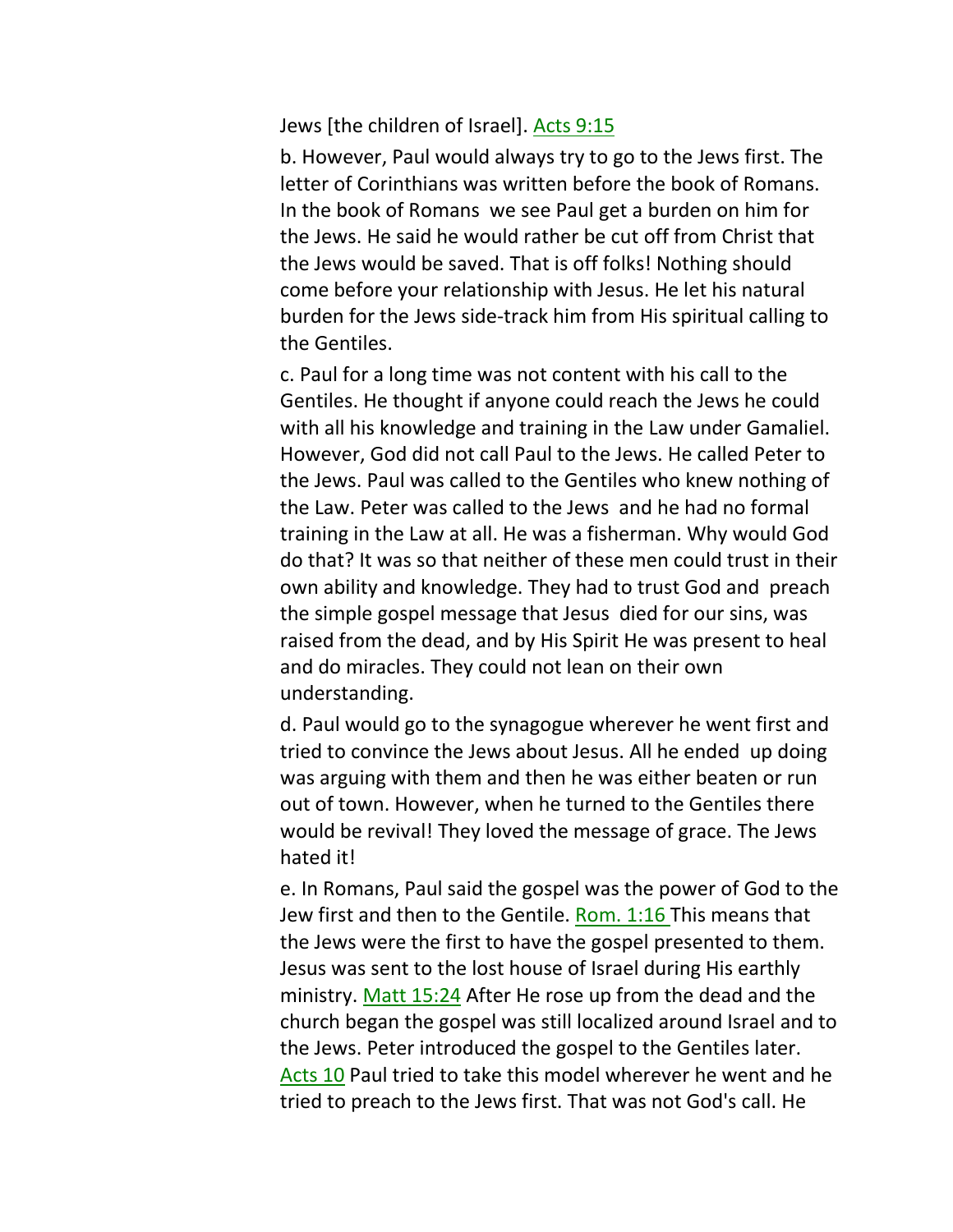was to go to the Gentiles first, then kings, and then the children of Israel last. Acts 9:15

#### C. **to those who are under the Law**,

#### 1. **under the Law**

a. Only the Jews were under the Law. Rom 3:19

b. The Jews were the only ones under the Law. The gentiles were not, however, by the Law being given to Israel the whole world was held guilty before God. As a scientist who wants to test a well of water only takes a sample out of the well to test it, so God did with the well of humanity. If a scientist can prove the sample of water is bad he can condemn the whole well it came from. Likewise, the sample case for humanity, the Jews, were proven corrupt and guilty under the Law, so God could rightly condemn all of humanity from which they were taken.

#### D. **as under the Law**,

1. Paul took this too far when he went to Jerusalem. To prove to James that he still kept the Law [which he did not fully], he took men who had taken a Jewish nazarite vow and paid for their temple sacrifice expenses for them and himself. Acts 21:23-24 He was about to sacrifice animals that represented Jesus but he was caught in the temple for this happened. Paul went under legalism to preach grace! He actually never got to preach the gospel at all before he was caught and cast into prison. He ended up with a paid one way ticket of where he was supposed to have gone in the first place which was Rome.

2. It is ok to try to relate to those around us in order to try to win them but we should not enter into their sin. Paul was about to sin by sacrificing animals that represented Jesus death for us.

## E. **that I might win those who are under the Law**

1. Paul was not very effective in doing this because his ministry call from God was to the Gentiles. He had great grace to win the Gentiles however. Peter had great grace to win the Jews. Gal. 2:8

21. **to those** *who are* **without law, as without law (not being without law toward God, but under law toward Christ), that I might win those** *who are* **without law;**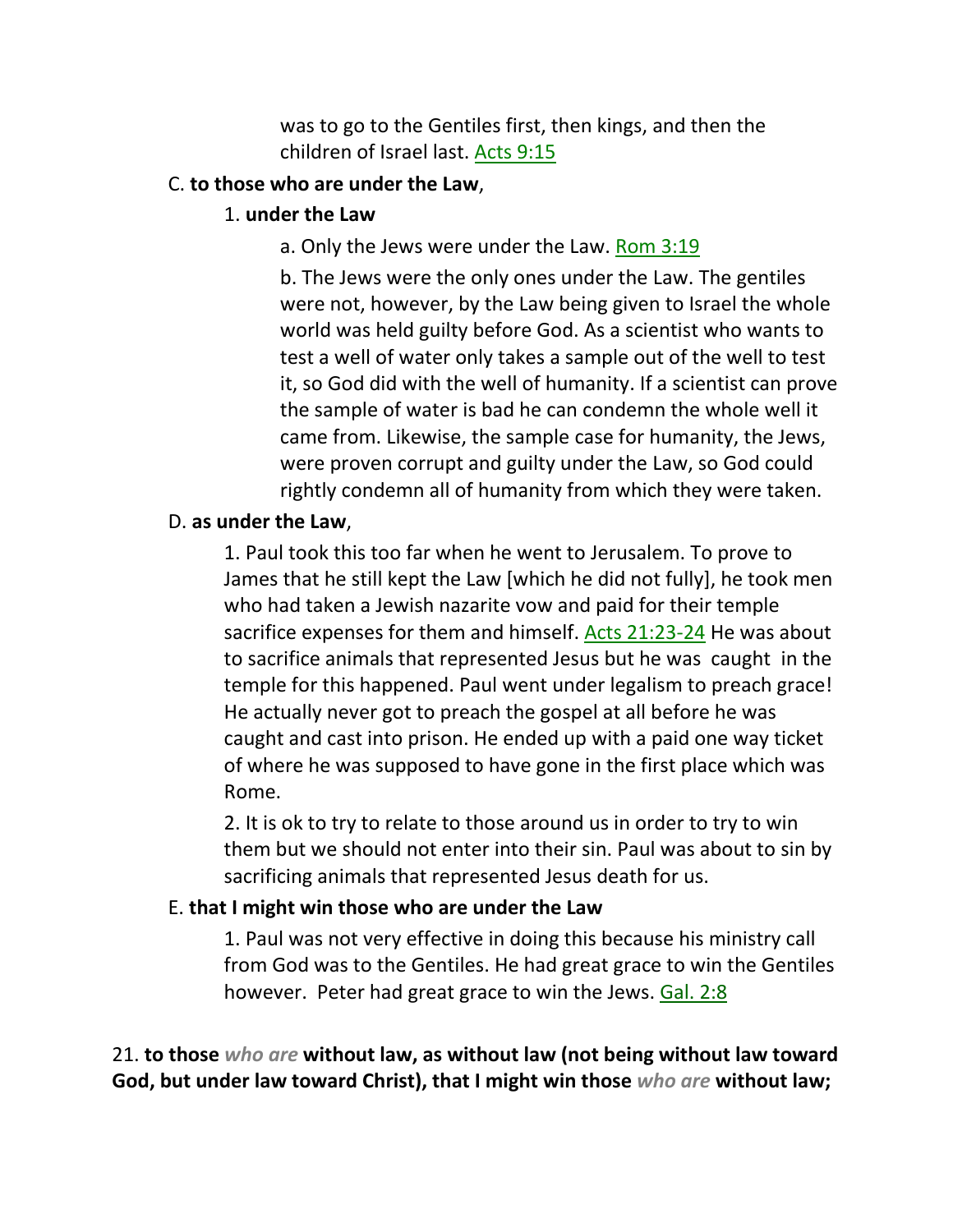#### A. **to those who are without law**,

## 1. **without law**

a. These are the Gentiles to whom Paul was called first and primarily. Rom\_2:14

#### B. **as without law**

1. When Paul was among the Gentiles he ate what they ate. He enjoyed bacon in the morning, ham sandwiches for lunch, and pork chops for dinner! He wore what they wore and lived as they did without sinning however.

## C. **not being without law toward God**,

1. We are free from the Law of Moses, but we are not to be lawless.

# D. **but under law toward Christ,**

# 1. **law towards Christ**

a. We are to be under the laws of grace. This is being governed by the law of faith, law of love, and the law of life in Christ Jesus. Rom. 3:27, James 2:8, Rom. 8:2

b. We are not under the law, but we are under grace. Grace is the new law we are under towards God and Christ. The principle of grace governs us. **Grace is not just the unmerited favor of God, but also God's power, ability, and strength to do what we could not do in the natural**.

c. We are under the Law of Christ. Gal\_6:2

## E. **that I might win those who are without law**

1. Paul's call was to go to the Gentiles first, kings next, and then lastly when possible the Jews. However, Paul reversed this and always tried to win the Jews first. We must accept, embrace, and stay within the bounds of our ministry call. That is where God's grace and blessing is for us and our ministry.

# 22. **to the weak I became as weak, that I might win the weak. I have become all things to all** *men,* **that I might by all means save some.**

# A. **to the weak I became as weak,**

1. **weak**- Gr. **asthenes**- *without strength, powerless; weak, without physical ability*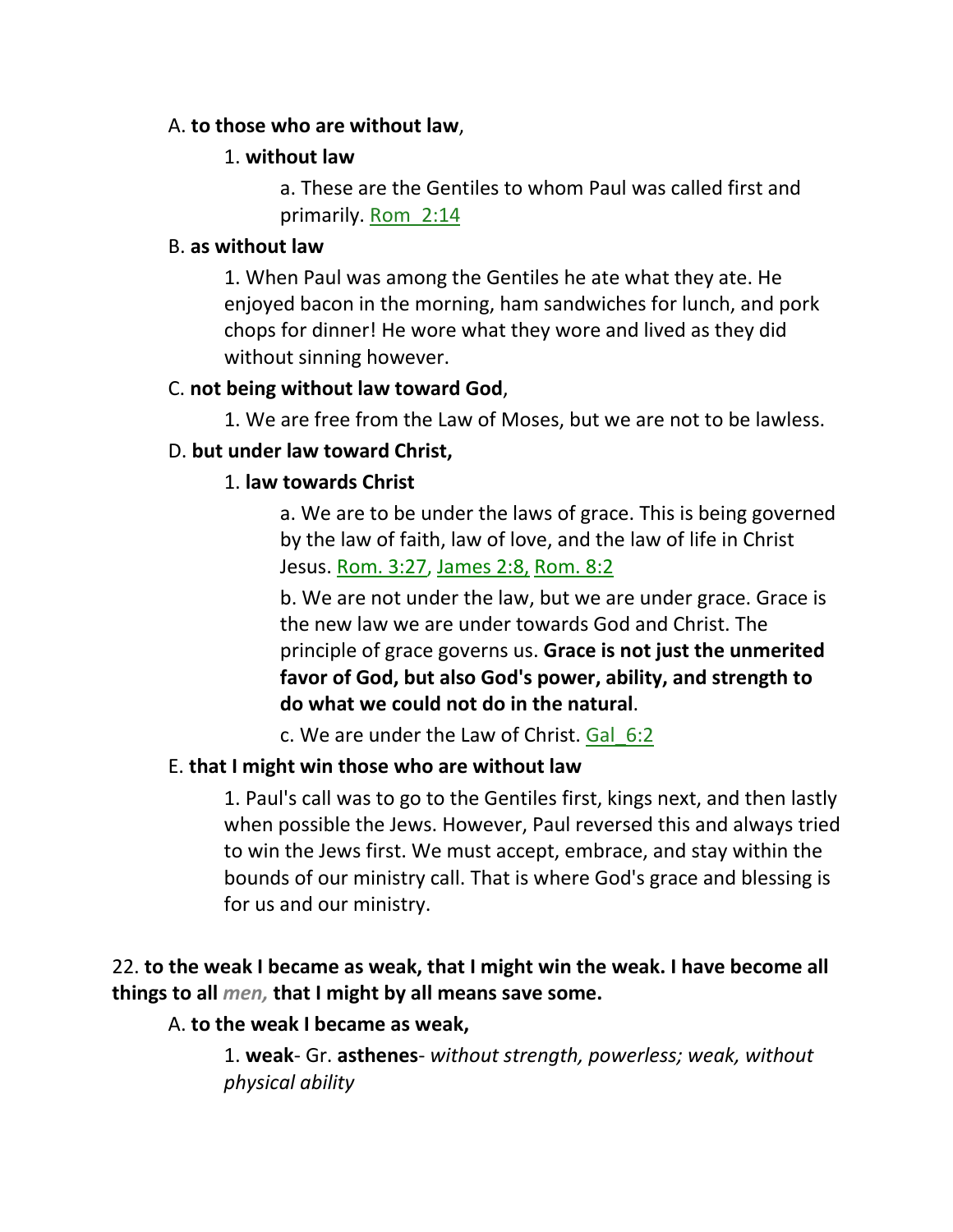a. In how Paul uses this word in Romans it means that he did not eat meat in some instances when someone might be offended by it. Rom. 14:2

#### B. **that I might win the weak,**

1. Vegetarians need Jesus too. I am glad I am not called to be an apostle to the vegetarians. My call lies more to the carnivores!

#### C. **I have become all things to all men,**

1. This means that Paul adapted himself to those to whom he ministered to. This does not mean that Paul joined in the sin of those he was trying to meet. This just muddies your testimony and disqualifies you.

#### D. **that I might by all means save some.**

#### 1. **all means**

a. Paul was not married to a certain method in evangelism and ministry. The message stays the same but the methods need to change to fit the people, culture, and time.

## 2. **save**- Gr. **sozo**- *to save, keep safe and sound, to rescue from danger or destruction*

a. Not all people will be saved. Some will be saved. The teaching of universal salvation of all men is error.

## 23. **Now this I do for the gospel's sake, that I may be partaker of it with** *you.*

#### A. **Now this I do for the gospel's sake**,

#### 1. **gospel's sake**

a. Paul did not live for his own's sake but for Christ's and the gospel's sake.

#### B. **that I may be a partaker of it with you**.

1. **partaker**- Gr. **sugkoinonos**- *to share together, partner together with*

a. You must limit your freedom in order to bring people into your freedom. This is investing in others which will enrich them and then they turn around and do the same to others. Jesus gave himself for us to bring us to share His sonship with the Father. To do this he became a servant and served us although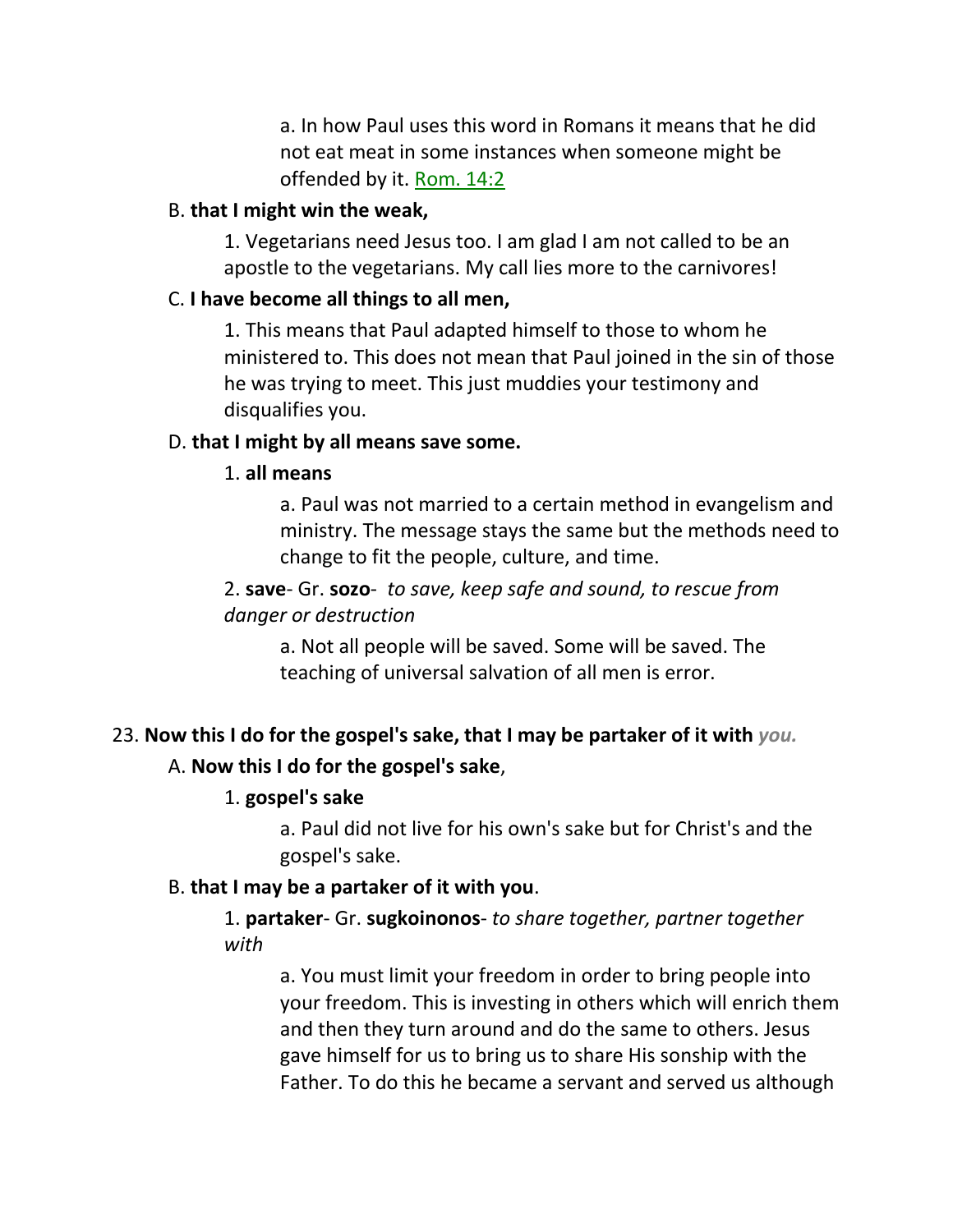He was free. 2Ti\_2:10

b. Jesus severely limited Himself becoming a man in order to lift us into His glorious liberty. Rom 8:21

## 24. **Do you not know that those who run in a race all run, but one receives the prize? Run in such a way that you may obtain** *it.*

## A. **Do you not know that those who run in a race all run,**

## 1. **know**- Gr. **eido**- *to see or perceive with the mind*

a. Paul says "don't you know" to these saints in this letter nine times. Two of the problems with them were pride and ignorance. This is a terrible duo.

2. **run**- Gr. **trecho**- *to run, to progress freely, to advance rapidly*

3. **race**- Gr. **stadion**- *a space or distance of about 600 feet; place in which contests in running were held, the one who outstripped the rest and reached the goal first, receiving the prize. Courses of this description were found in most of the larger Greek cities, and were like that at Olympia, 600 Greek feet in length*

a. Doubtless as the apostle wrote the words found in verse 24, he was reminded of the Isthmian games that were held not far from Corinth. The Corinthian believers would be wellacquainted with those athletic contests. -Believer's Bible **Commentary** 

## B. **but one receives the prize?**

1. **receives**- Gr. **lambano**

2. **prize**- Gr. **brabeion**- *a prize bestowed on victors in the public games, such as a crown, wreath, chaplet, garland*

## C. **Run in such a way that you may obtain it**

1. **obtain**- Gr. **katalambano**- *to lay hold of so as to make one's own, to obtain, attain to, to make one's own, to take into one's self, appropriate*

a. Paul uses this metaphor to illustrate what he had been talking about in the previous verses. Paul purposely removed all hindrances from those receiving his ministry.

b. This chapter is in the context of his teaching on eating meat sacrificed to idols. Chapter 8 Paul moves in this chapter to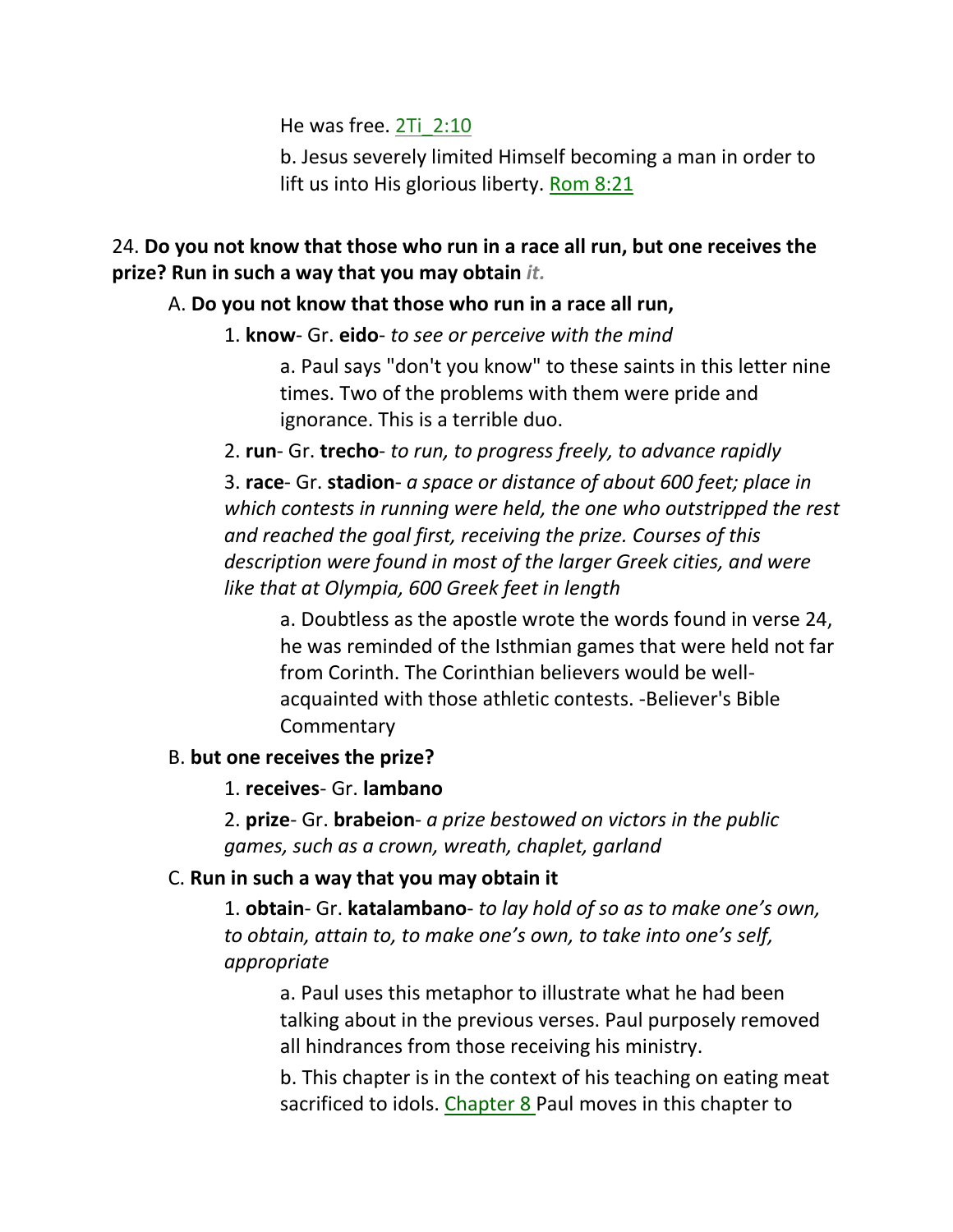discuss how he had limited his personal freedom to receive finances so no one will be offended. He had told the Corinthians not to eat meat sacrificed to idols if those around them would be offended. They needed to limit their freedom to not cause others to offended.

c. To run a race you must remove any obstacles in your path. To win in the ministry you need to not only remove hindrances that would impede your path but to remove obstacles from other people as well. Christian ministry is about others and not yourself.

d. Paul will move on in the next chapter and talk about something that will hinder them in the spiritual race which is carnality.

25. **And everyone who competes** *for the prize* **is temperate in all things. Now they** *do it* **to obtain a perishable crown, but we** *for* **an imperishable** *crown.*

#### A. **And everyone who competes for the prize is temperate in all things.**

1. **competes for the prize-** Gr. **agonizomai***- to be a combatant in the public games; to contend, fight, strive earnestly*

a. Here Paul has wrestling in view. In the Greek games wrestling was more violent than today's wrestling. There were few rules and the matches often ended in severe injury or even death. We get our English word agony from this Greek word!

2. **temperate**- Gr. **egkrateuomai**- *to exhibit self-government, conduct one's self temperately*

a. To our knowledge we are to add temperance. 2Pe 1:6 The Corinthians boasted in the superior knowledge but they had not added temperance to it.

#### B. **Now they do it to obtain a perishable crown,**

1. **obtain**- Gr. **lambano**- *to receive*

2. **perishable**- Gr. **phthartos**- *corruptible, perishing*

3. **crown**- Gr. **stephanos**- *primarily, "that which surrounds, as a wall or crowd" (from stepho, "to encircle"), denotes (a) "the victor's crown," the symbol of triumph in the games or some such contest; hence, by metonymy, a reward or prize; (b) "a token of public honor"*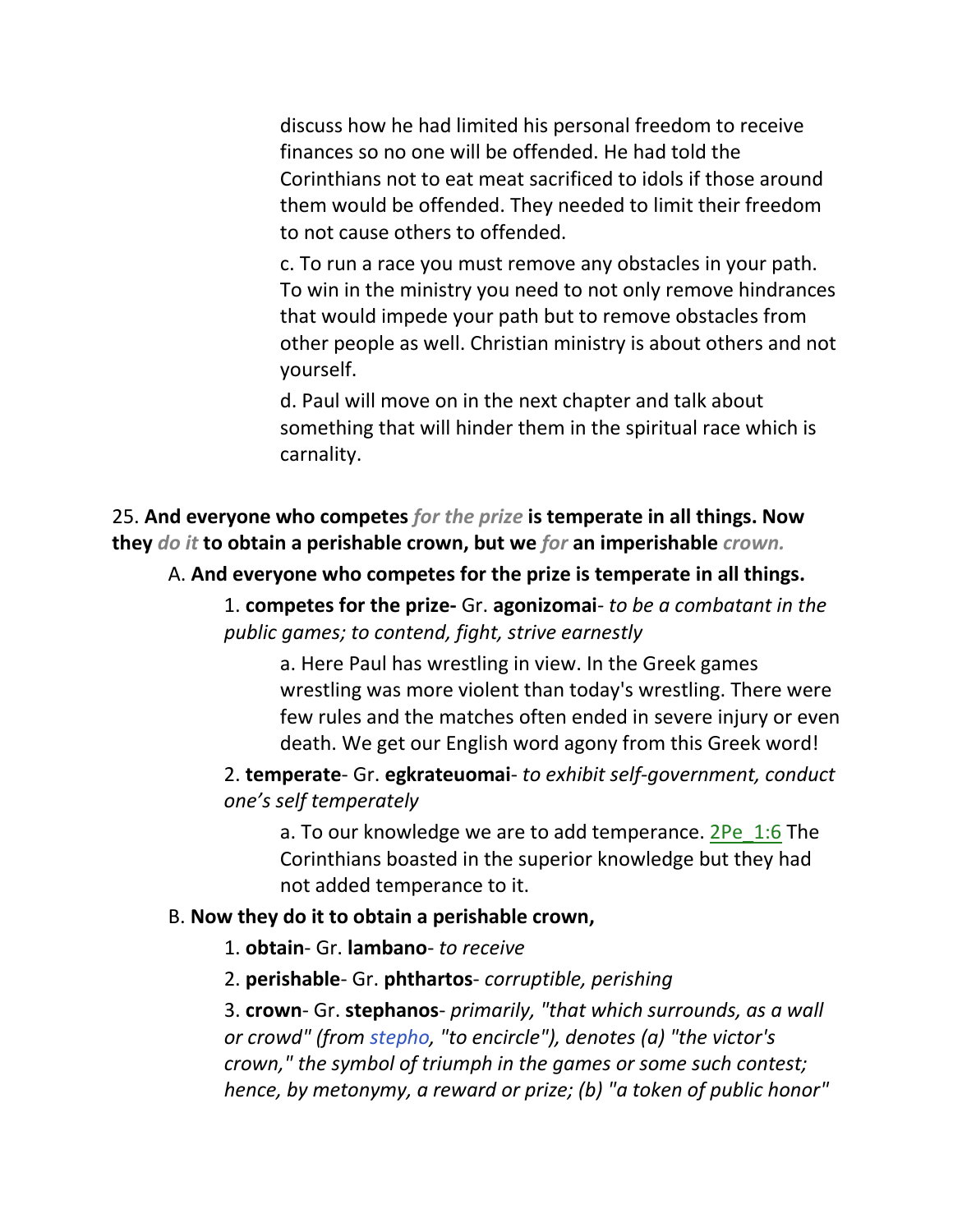*for distinguished service, military prowess, etc., or of nuptial joy, or festal gladness, especially at the parousia of kings. It was woven as a garland of oak, ivy, parsley, myrtle, or olive, or in imitation of these in gold.*

a. Just as a wreath of leaves would soon fade away, so does the honor given by man.

b. Just as when a baseball player hits a home run and the stadium rises with a standing ovation, it is soon over, and the crowds moves on and the home run is soon forgotten into oblivion. It is the same with the praise of man.

#### C. **but we for an imperishable crown**

1. **imperishable**- Gr. **aphthartos**- *to corruptible or perishing*

a. The praise of God towards you will have eternal reward. 1 Cor. 4:5

b. In resurrection we will have a incorruptible body and will enjoy an incorruptible reward from God. 1Co 15:54

## 26. **Therefore I run thus: not with uncertainty. Thus I fight: not as** *one who* **beats the air.**

#### A. **Therefore I run thus**

1. **run**- Gr. **trecho**

#### B. **not with uncertainty**

1. **uncertainty**- Gr. **adelos**- *Uncertainly, irresolutely, without attending to the prescribed marks or lines, without exposure to the spectators who are there to judge the race or the performance*

a. Paul lived with purpose and discipline. Many people seem to have no purpose in life and so live very undisciplined and lax lives. The greater your purpose in life is the greater you limit yourself and have boundaries to accomplish that purpose.

#### C. **Thus I fight**

1. **fight**- Gr. **pukteo**- *the root word pugme is fist. to box*

a. Paul has used the metaphor of running, wrestling, and now boxing. All three were part of the Greek games. The Corinthians would be familiar with each of these.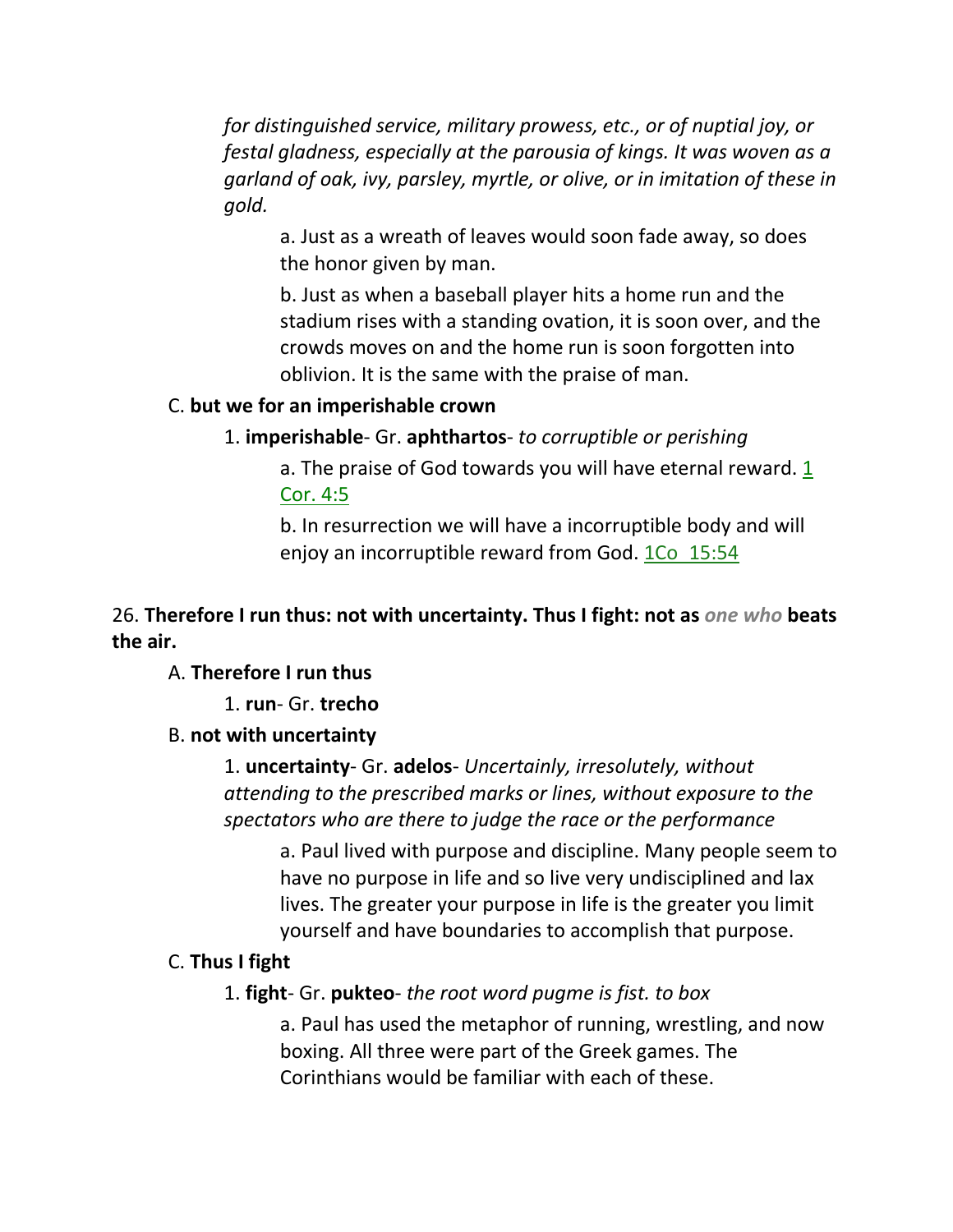#### D. **not as one who beats the air**

- 1. **beats** Gr. **dero** *to flay, skin, to beat, thrash, smite*
- 2. **air** Gr. **aer**

a. Paul had a fixed specific target that he aimed at which is not the case with a boxer that is merely shadow boxing.

# 27. **But I discipline my body and bring** *it* **into subjection, lest, when I have preached to others, I myself should become disqualified.**

# A. **But I discipline my body and bring it into subjection,**

1. **discipline**- Gr. **hupopiazo**- *to strike under the eyes, beat the face black and blue, give a black eye.*

a. This was done by faith through the Spirit, not natural beatings [scourgings] that the religious did routinely to their own bodies, which did nothing to curb the flesh. Rom. 8:13, Col. 2:23

b. You will either be brought under subjection by the flesh or you will put it under subjection. 1Co 6:12 One or the other will happen.

c. It takes knowledge and faith to possess your body with honor. 1Th 4:4

# 2. **body**- Gr. **soma**

a. There is something working in the human body that needs to be brought under subjection. This is the principle of sin in the flesh. Rom. 8:3 This has been positionally dealt with at the cross and is experientially mortified by our faith in our identification with Christ's crucifixion and resurrection. Gal. 5:24, Rom. 6:11, Rom. 8:13

3. **bring into subjection**- Gr. **doulalogeo***- to make a slave and to treat as a slave, i.e. with severity, subject to stern and rigid discipline*

# B. **lest**

# C. **when I have preached to others,**

1. **preached**- Gr. **kerusso**- *to herald a message*

D. **I myself should become disqualified**

1. **become disqualified**- Gr. **adokimos**- *not standing the test, not*